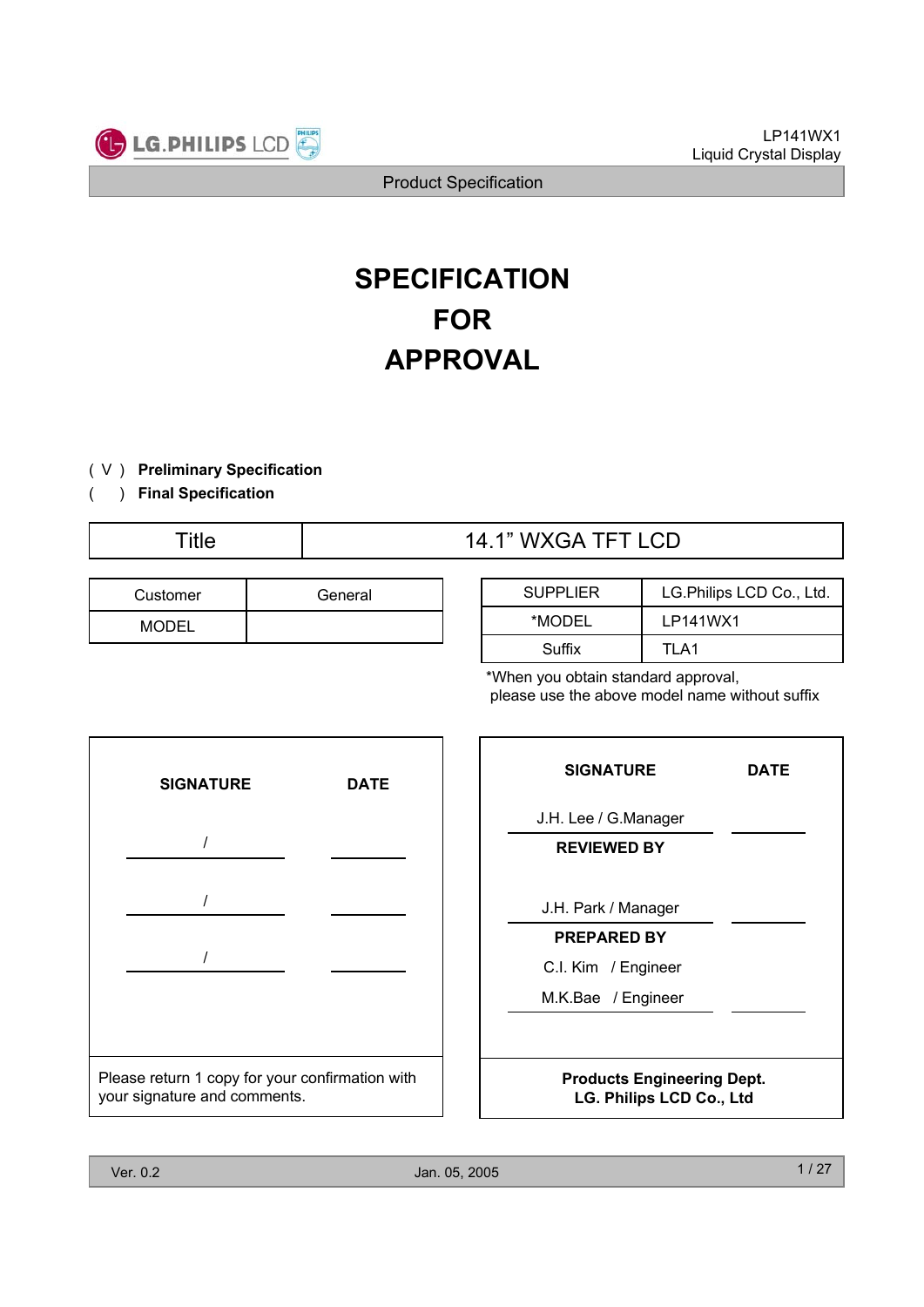

# **Contents**

| <b>No</b> | <b>ITEM</b>                                             | Page           |
|-----------|---------------------------------------------------------|----------------|
|           | COVER                                                   | $\mathbf{1}$   |
|           | <b>CONTENTS</b><br>1.1.1.1.1                            | $\overline{2}$ |
|           | <b>RECORD OF REVISIONS</b>                              | 3              |
| 1         | <b>GENERAL DESCRIPTION</b>                              | 4              |
| 2         | ABSOLUTE MAXIMUM RATINGS                                | 5              |
| 3         | ELECTRICAL SPECIFICATIONS                               |                |
| $3 - 1$   | ELECTRICAL CHARACTREISTICS                              | 6              |
| $3 - 2$   | <b>INTERFACE CONNECTIONS</b>                            | 7              |
| $3-3$     | SIGNAL TIMING SPECIFICATIONS                            | 9              |
| $3 - 4$   | SIGNAL TIMING WAVEFORMS                                 | 9              |
| $3-5$     | <b>COLOR INPUT DATA REFERNECE</b>                       | 10             |
| $3-6$     | <b>POWER SEQUENCE</b>                                   | 11             |
| 4         | <b>OPTICAL SFECIFICATIONS</b>                           | 12             |
| 5         | <b>MECHANICAL CHARACTERISTICS</b>                       | 16             |
| 6         | <b>RELIABLITY</b>                                       | 20             |
| 7         | <b>INTERNATIONAL STANDARDS</b>                          |                |
| $7-1$     | <b>SAFETY</b>                                           | 21             |
| $7 - 2$   | EMC                                                     | 21             |
| 8         | <b>PACKING</b>                                          |                |
| $8 - 1$   | <b>DESIGNATION OF LOT MARK</b>                          | 22             |
| $8 - 2$   | <b>PACKING FORM</b>                                     | 23             |
| 9         | <b>PRECAUTIONS</b>                                      | 24             |
| A         | APPENDIX. Enhanced Extended Display Identification Data | 26             |
|           |                                                         | 28             |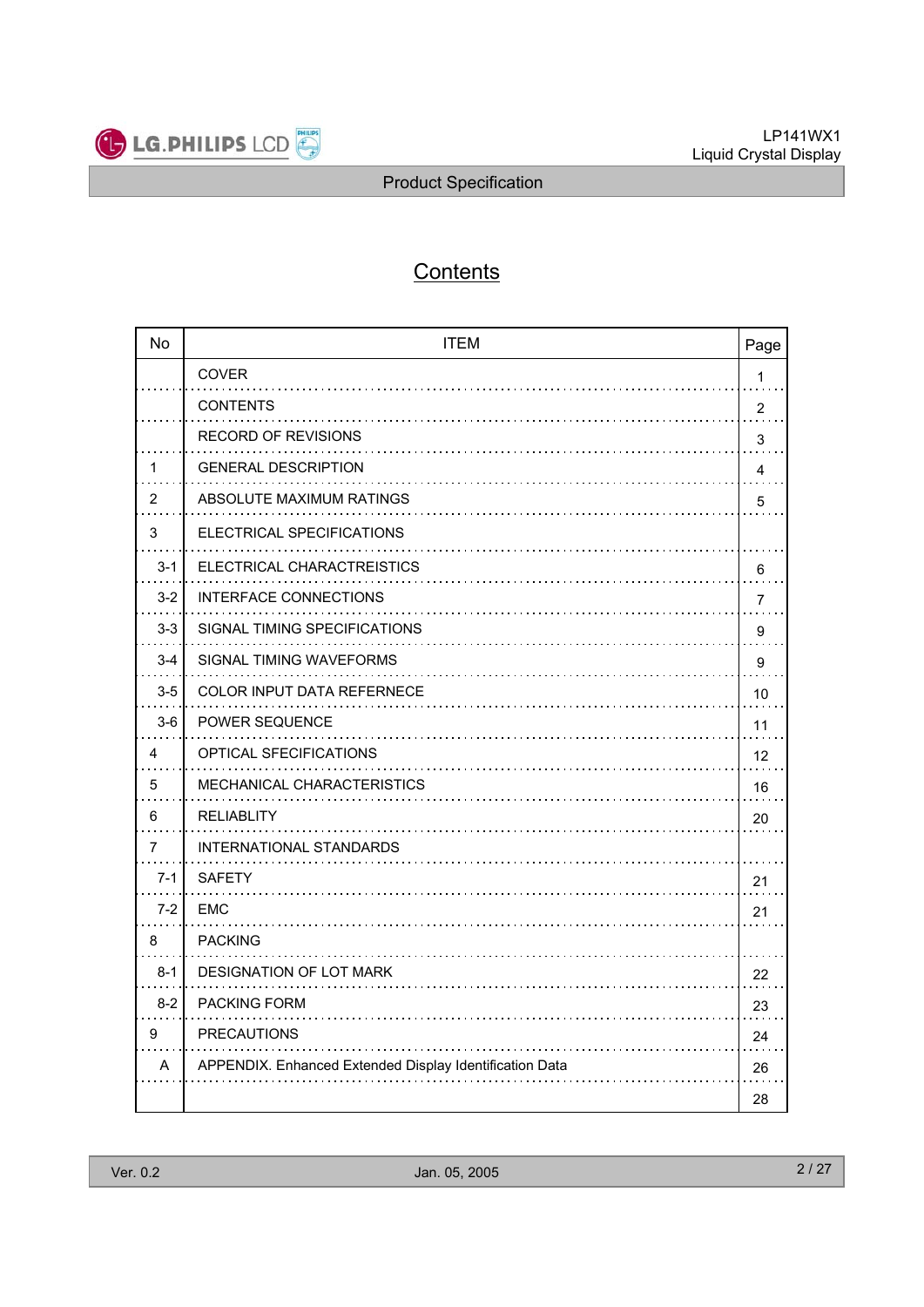

# **RECORD OF REVISIONS**

| Revision No | <b>Revision Date</b> | Page                     | Description                                                          | <b>EDID</b><br>ver |
|-------------|----------------------|--------------------------|----------------------------------------------------------------------|--------------------|
| 0.0         | Oct. 24, 2005        | $\overline{\phantom{0}}$ | <b>First Draft</b>                                                   | V <sub>0.0</sub>   |
| 0.1         | Dec. 10, 2005        | 4                        | Changed the Value(Power consumption 5.2 Watt $\rightarrow$ 5.3 Watt) | V <sub>0.1</sub>   |
|             |                      | 8                        | Changed the Table(Timing Table by SPWG Standard)                     |                    |
|             |                      | 13                       | Changed the Gray scale                                               |                    |
|             |                      |                          |                                                                      |                    |
|             |                      | 4, 12                    | Changed the Luminance (Typ. 220 $\rightarrow$ Typ. 200)              |                    |
|             |                      |                          | Changed the EEDID Data                                               |                    |
|             |                      | $25 - 27$                | -. Timing Data by SPWG Standard<br>-. New Product Code(008D)         |                    |
|             |                      |                          | -. Model name suffix1 : TLA1 > TLA2                                  |                    |
| 0.2         | Jan. 05, 2006        | $\overline{4}$           | Changed the Value(Power consumption 5.3Watt → 5.38 Watt)             | V <sub>0.1</sub>   |
|             |                      | 12                       | <b>Changed the Luminance Variation</b>                               |                    |
|             |                      |                          | (Typ. 1.85→ 1.4, Max 2.0→ 1.6)                                       |                    |
|             |                      | 13                       | Changed the gray scale specification to meet                         |                    |
|             |                      |                          | 2.2 Gamma Curve                                                      |                    |
|             |                      | 17, 18                   | Changed the LCM Front/Rear Figure                                    |                    |
|             |                      |                          |                                                                      |                    |
|             |                      |                          |                                                                      |                    |
|             |                      |                          |                                                                      |                    |
|             |                      |                          |                                                                      |                    |
|             |                      |                          |                                                                      |                    |
|             |                      |                          |                                                                      |                    |
|             |                      |                          |                                                                      |                    |
|             |                      |                          |                                                                      |                    |
|             |                      |                          |                                                                      |                    |
|             |                      |                          |                                                                      |                    |
|             |                      |                          |                                                                      |                    |
|             |                      |                          |                                                                      |                    |
|             |                      |                          |                                                                      |                    |
|             |                      |                          |                                                                      |                    |
|             |                      |                          |                                                                      |                    |
|             |                      |                          |                                                                      |                    |
| Ver. 0.2    |                      |                          | Jan. 05, 2005                                                        | 3/27               |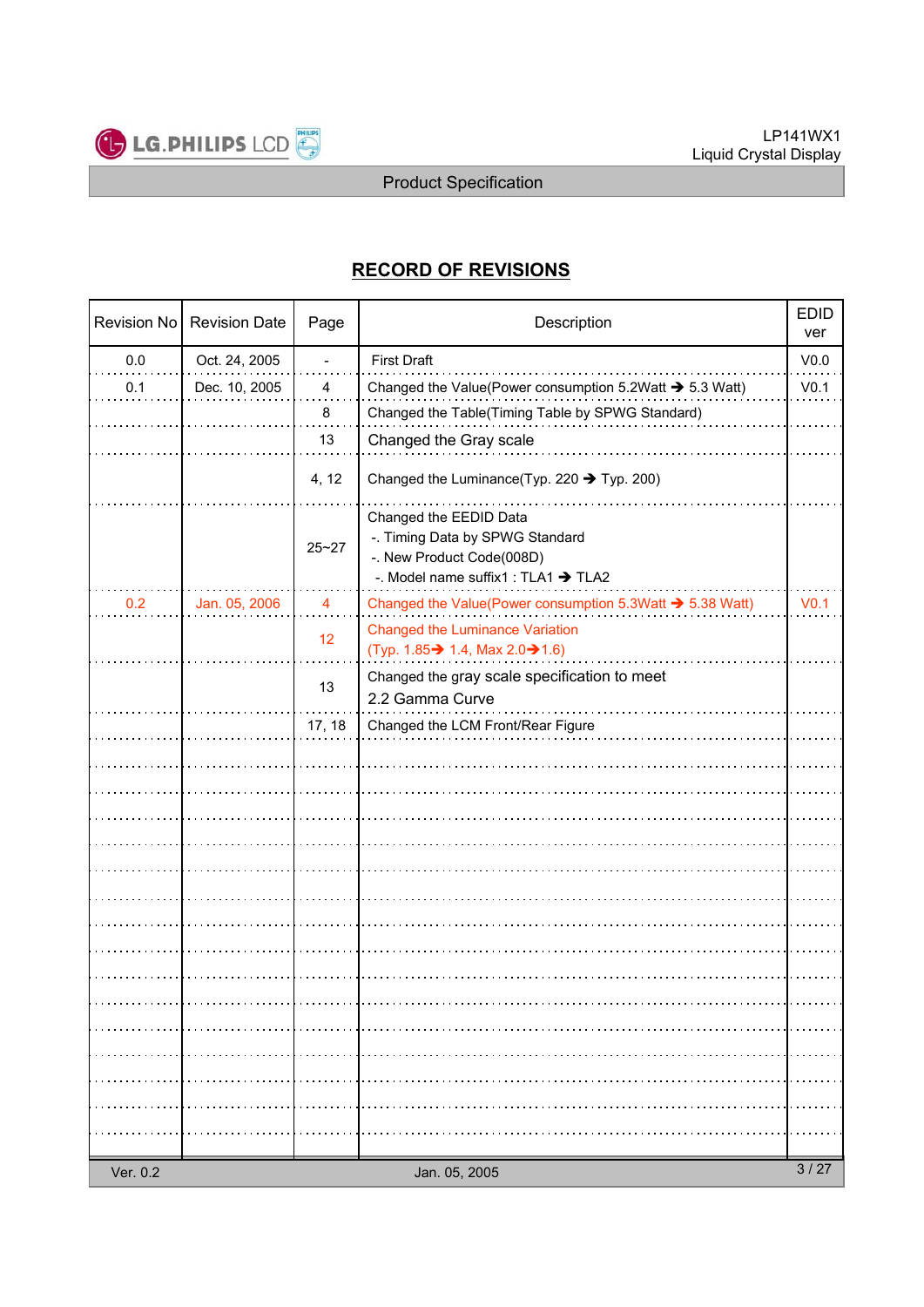

### **1. General Description**

The LP141WX1 is a Color Active Matrix Liquid Crystal Display with an integral Cold Cathode Fluorescent Lamp (CCFL) backlight system. The matrix employs a-Si Thin Film Transistor as the active element. It is a transmissive type display operating in the normally white mode. This TFT-LCD has 14.1 inches diagonally measured active display area with WXGA resolution(800 vertical by 1280 horizontal pixel array). Each pixel is divided into Red, Green and Blue sub-pixels or dots which are arranged in vertical stripes. Gray scale or the brightness of the sub-pixel color is determined with a 6-bit gray scale signal for each dot, thus, presenting a palette of more than 262,144 colors.

The LP141WX1 has been designed to apply the interface method that enables low power, high speed, low EMI.

The LP141WX1 is intended to support applications where thin thickness, low power are critical factors and graphic displays are important. In combination with the vertical arrangement of the sub-pixels, the LP141WX1 characteristics provide an excellent flat display for office automation products such as Notebook PC.

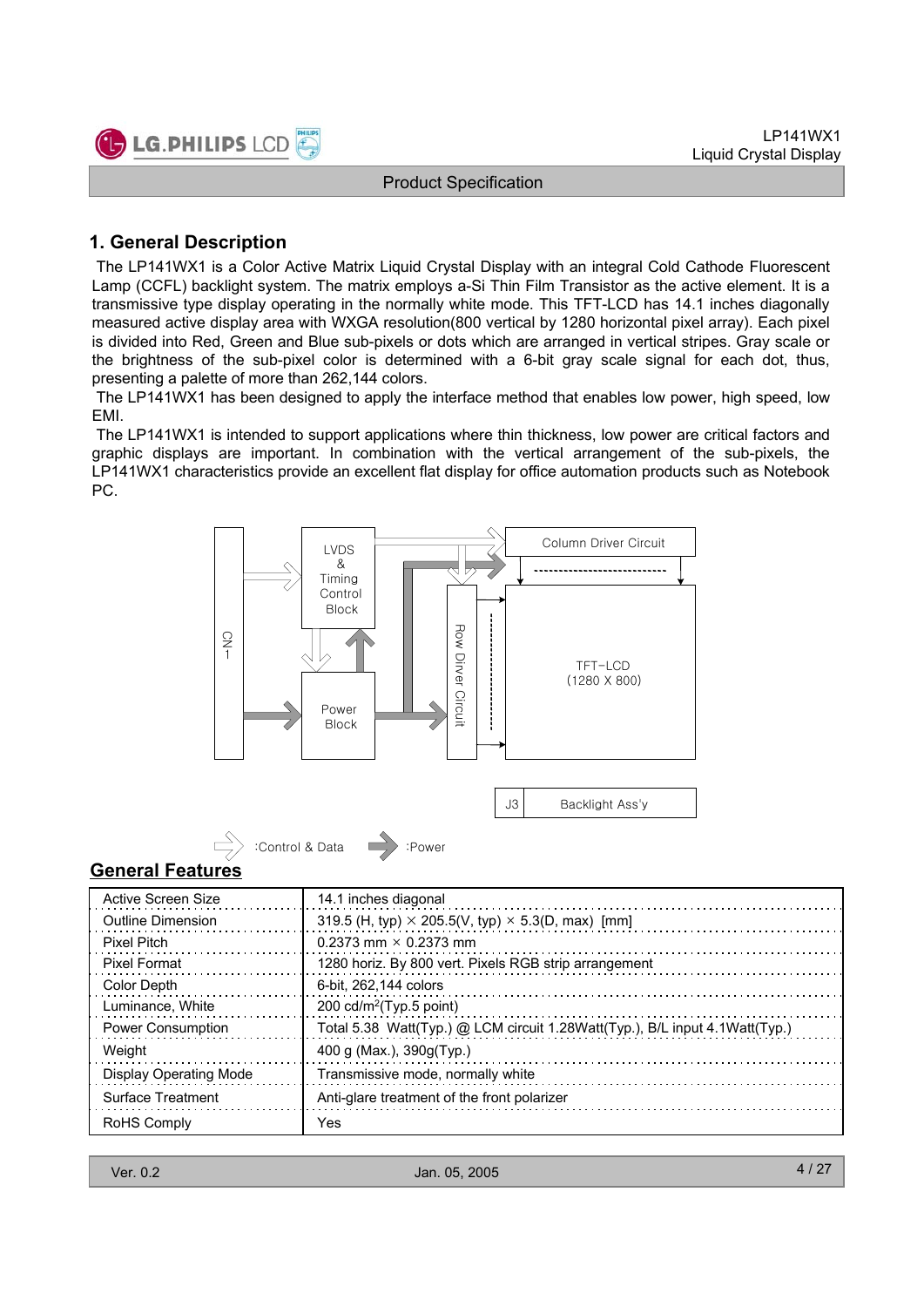

### **2. Absolute Maximum Ratings**

The following are maximum values which, if exceeded, may cause faulty operation or damage to the unit.

| Parameter                         |                      |       | Values | Units  | <b>Notes</b>            |  |  |
|-----------------------------------|----------------------|-------|--------|--------|-------------------------|--|--|
|                                   | Symbol               | Min   | Max    |        |                         |  |  |
| Power Input Voltage               | VCC<br>$-0.3$<br>4.0 |       |        |        | at $25 \pm 5^{\circ}$ C |  |  |
| <b>Operating Temperature</b>      | TOP                  |       | 50     | $\sim$ |                         |  |  |
| <b>Storage Temperature</b>        | <b>H</b> st          | $-20$ | 60     | ∘∩     |                         |  |  |
| <b>Operating Ambient Humidity</b> | <b>HOP</b>           | 10    | 90     | %RH    |                         |  |  |
| <b>Storage Humidity</b>           | <b>H</b> st          | 10    | 90     | %RH    |                         |  |  |

### **Table 1. ABSOLUTE MAXIMUM RATINGS**

Note : 1. Temperature and relative humidity range are shown in the figure below. Wet bulb temperature should be  $39^{\circ}$ C Max, and no condensation of water.



**Dry Bulb Temperature []**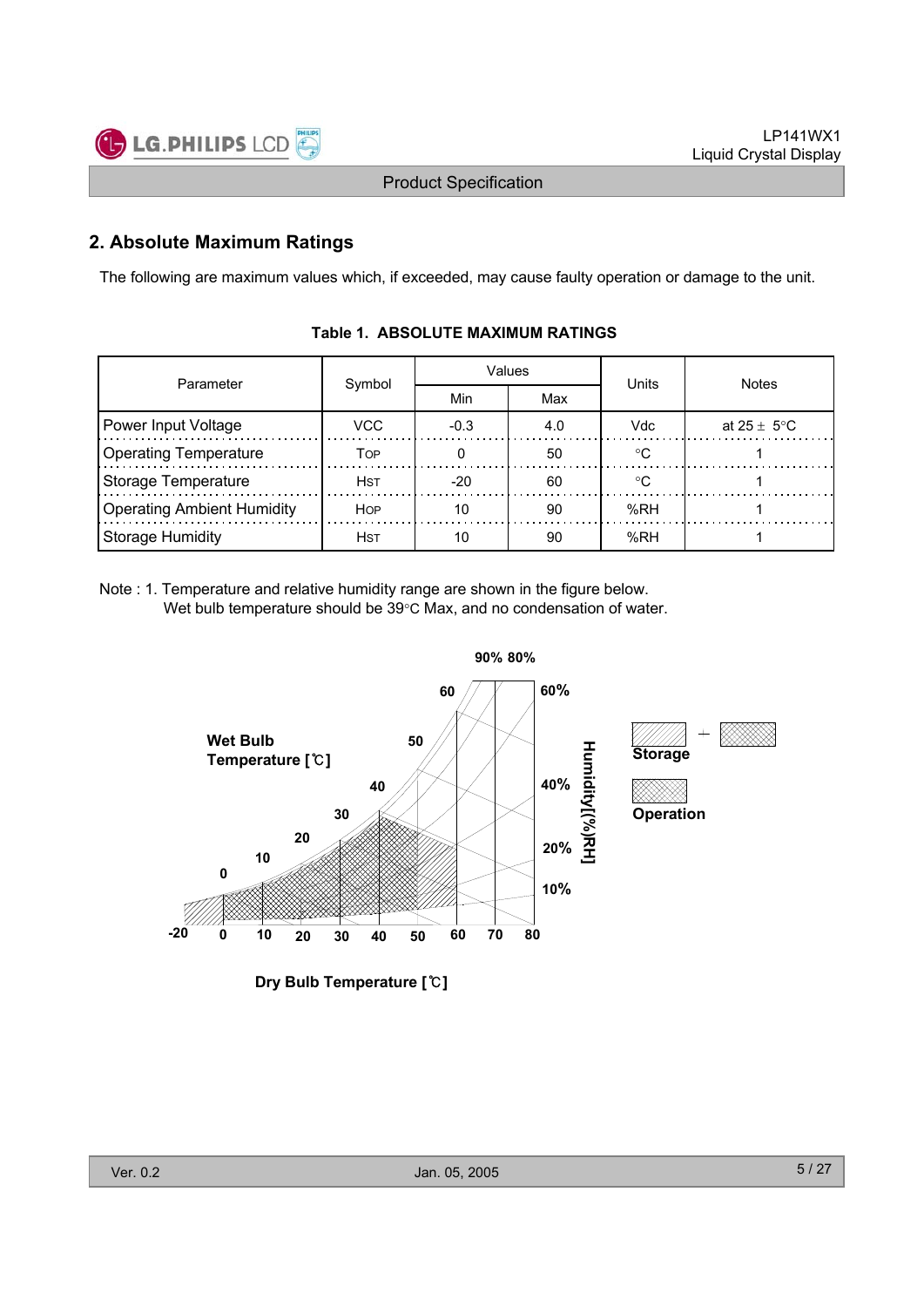

### **3. Electrical Specifications**

### **3-1. Electrical Characteristics**

The LP141WX1 requires two power inputs. One is employed to power the LCD electronics and to drive the TFT array and liquid crystal. The second input which powers the CCFL, is typically generated by an inverter. The inverter is an external unit to the LCD.

| Parameter                                                                |              |            | Unit       | <b>Notes</b> |                                      |                |  |
|--------------------------------------------------------------------------|--------------|------------|------------|--------------|--------------------------------------|----------------|--|
|                                                                          | Symbol       | Min        | Typ        | Max          |                                      |                |  |
| MODULE:                                                                  |              |            |            |              |                                      |                |  |
| Power Supply Input Voltage                                               | <b>VCC</b>   | 3.0        | 3.3        | 3.6          | $V_{DC}$                             |                |  |
| Power Supply Input Current                                               | $I_{\rm CC}$ |            | 390        | 445          | Ma                                   |                |  |
| Power Consumption                                                        | Pc           |            | 1.28       | 1.47         | Watt                                 |                |  |
| Differential Impedance                                                   | Zm           | 90         | 100        | 110          | <b>Ohm</b>                           | $\overline{2}$ |  |
| $\mathsf{LAMP}$ :                                                        |              |            |            |              |                                      |                |  |
| <b>Operating Voltage</b>                                                 | $V_{BL}$     | 640(7.0mA) | 675(6.0mA) | 880(2.0mA)   | $V_{RMS}$                            |                |  |
| <b>Operating Current</b>                                                 | $I_{BL}$     | 2.0        | 6.0        | 7.0          | mA <sub>RMS</sub>                    | 3              |  |
| Power Consumption                                                        | $P_{BL}$     |            | 4.1        | 4.5          |                                      |                |  |
| <b>Operating Frequency</b>                                               | $f_{BL}$     | 50         | 65         | 80           | kHz                                  |                |  |
| Discharge Stabilization Time                                             | Ts           |            |            | 3            | Min                                  | 4              |  |
| Life Time                                                                |              | 15,000     |            |              | <b>Hrs</b>                           | 5              |  |
| <b>Established Starting Voltage</b><br>at $25^\circ$<br>at 0 $\degree$ C | Vs           |            |            | 1180<br>1415 | $V_{RMS}$<br><b>V</b> <sub>RMS</sub> |                |  |

#### **Table 2. ELECTRICAL CHARACTERISTICS**

Note)

- 1. The specified current and power consumption are under the Vcc =  $3.3V$ ,  $25^\circ$ C, fv = 60Hz condition whereas full black pattern is displayed and fv is the frame frequency.
- 2. This impedance value is needed to proper display and measured form LVDS Tx to the mating connector.
- 3. The typical operating current is for the typical surface luminance  $(L_{WH})$  in optical characteristics.
- 4. Define the brightness of the lamp after being lighted for 5 minutes as 100%, Ts is the time required for the brightness of the center of the lamp to be not less than 95%.
- 5. The life time is determined as the time at which brightness of lamp is 50% compare to that of initial value at the typical lamp current.
- 6. The output of the inverter must have symmetrical(negative and positive) voltage waveform and symmetrical current waveform.(Asymmetrical ratio is less than 10%) Please do not use the inverter which has asymmetrical voltage and asymmetrical current and spike wave. Lamp frequency may produce interface with horizontal synchronous frequency and as a result this may cause beat on the display. Therefore lamp frequency shall be as away possible from the horizontal synchronous frequency and from its harmonics in order to prevent interference.
- 7. It is defined the brightness of the lamp after being lighted for 5 minutes as 100%.
- $T<sub>s</sub>$  is the time required for the brightness of the center of the lamp to be not less than 95%.
- 8. The lamp power consumption shown above does not include loss of external inverter.
- The applied lamp current is a typical one.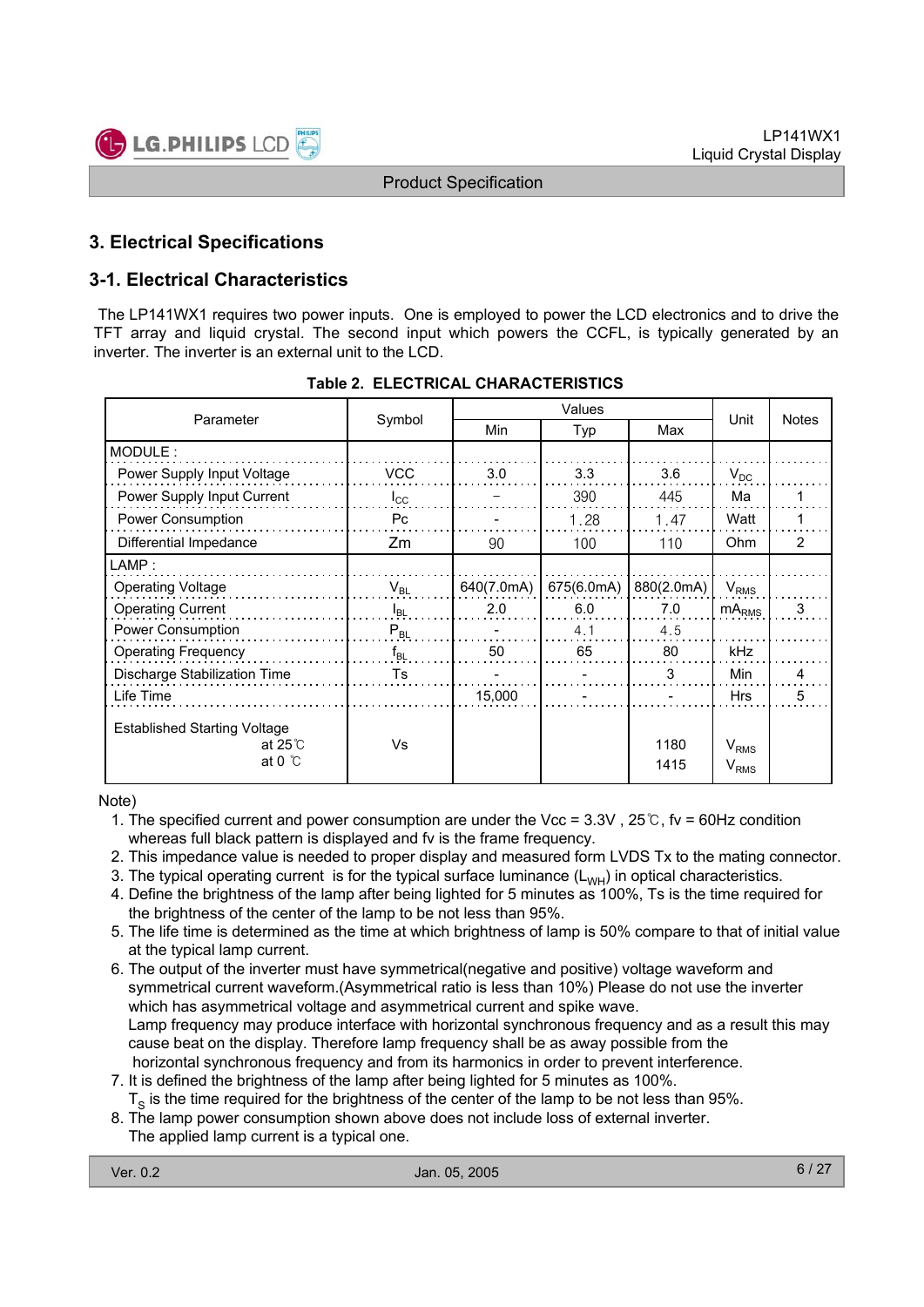

- Note)
	- 9. Requirements for a system inverter design, which is intended to have a better display performance, a better power efficiency and a more reliable lamp, are following.
		- It shall help increase the lamp lifetime and reduce leakage current.
			- a. The asymmetry rate of the inverter waveform should be less than 10%.
			- b. The distortion rate of the waveform should be within  $\sqrt{2} \pm 10\%$ .
				- \* Inverter output waveform had better be more similar to ideal sine wave.



- Do not attach a conducting tape to lamp connecting wire.
- If the lamp wire attach to a conducting tape, TFT-LCD Module has a low luminance and the inverter has abnormal action. Because leakage current is occurred between lamp wire and conducting tape.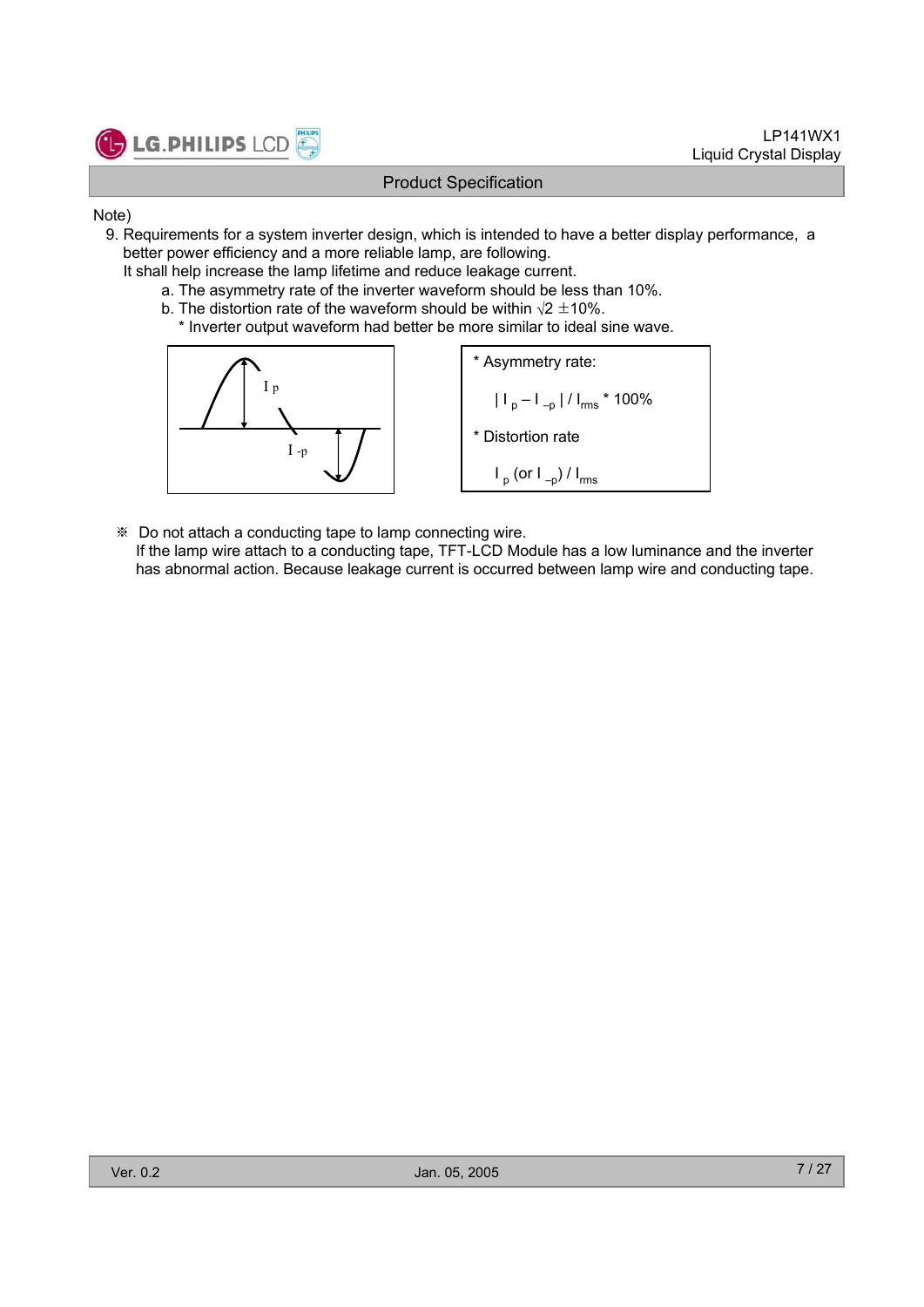

### **3-2. Interface Connections**

This LCD employs two interface connections, a 30 pin connector is used for the module electronics interface and the other connector is used for the integral backlight system. The electronics interface connector is a model FI-XB30SRL-HF11 manufactured by JAE.

| Pin | Symbol         | Description                            | <b>Notes</b>                                                        |
|-----|----------------|----------------------------------------|---------------------------------------------------------------------|
| 1   | <b>GND</b>     | Ground                                 |                                                                     |
| 2   | <b>VCC</b>     | Power Supply, 3.3V Typ.                |                                                                     |
| 3   | <b>VCC</b>     | Power Supply, 3.3V Typ.                |                                                                     |
| 4   | V EEDID        | DDC 3.3V power                         |                                                                     |
| 5   | <b>NC</b>      | Reserved for supplier test point       |                                                                     |
| 6   | CIK EEDID      | DDC Clock                              | 1, Interface chips                                                  |
| 7   | DATA EEDID     | DDC Data                               | 1.1 LCD: THINE.                                                     |
| 8   | $R_{1N}$ 0-    | Negative LVDS differential data input  | KE5M5U2518CFP (LCD Controller)                                      |
| 9   | $R_{IN}$ 0+    | Positive LVDS differential data input  | including LVDS Receiver<br>(LVDSRX SPI UMOD)                        |
| 10  | <b>GND</b>     | Ground                                 | 1.2 System : ? or equivalent                                        |
| 11  | $R_{1N}$ 1-    | Negative LVDS differential data input  | * Pin to Pin compatible with LVDS                                   |
| 12  | $R_{IN}$ 1+    | Positive LVDS differential data input  | 2. Connector                                                        |
| 13  | GND            | Ground                                 | 2.1 LCD<br>: FI-XB30SRL-HF11, JAE or                                |
| 14  | $R_{1N}$ 2-    | Negative LVDS differential data input  | its compatibles                                                     |
| 15  | $R_{1N}$ 2+    | Positive LVDS differential data input  | 2.2 Mating: FI-X30M or equivalent.<br>2.3 Connector pin arrangement |
| 16  | GND            | Ground                                 |                                                                     |
| 17  | CLKIN-         | Negative LVDS differential clock input | 30                                                                  |
| 18  | $CI$ $K$ $IN+$ | Positive LVDS differential clock input |                                                                     |
| 19  | GND            | Ground                                 |                                                                     |
| 20  | NC             | No Connect                             | [LCD Module Rear View]                                              |
| 21  | <b>NC</b>      | No Connect                             |                                                                     |
| 22  | GND            | Ground                                 |                                                                     |
| 23  | <b>NC</b>      | No Connect                             |                                                                     |
| 24  | NC.            | No Connect                             |                                                                     |
| 25  | GND            | Ground                                 |                                                                     |
| 26  | <b>NC</b>      | No Connect                             |                                                                     |
| 27  | NC.            | No Connect                             |                                                                     |
| 28  | <b>GND</b>     | Ground                                 |                                                                     |
| 29  | <b>NC</b>      | No Connect                             |                                                                     |
| 30  | NC.            | No Connect                             |                                                                     |

#### **Table 3. MODULE CONNECTOR PIN CONFIGURATION (CN1)**

The backlight interface connector is a model BHSR-02VS-1, manufactured by JST or Compatible. The mating connector part number is SM02B-BHSS-1 or equivalent.

#### **Table 5. BACKLIGHT CONNECTOR PIN CONFIGURATION (J3)**

| <b>Pin</b> | Svmbol | Description                               | Notes |
|------------|--------|-------------------------------------------|-------|
|            | HV     | Power supply for lamp (High voltage side) |       |
|            | LV     | Power supply for lamp (Low voltage side)  |       |

Notes : 1. The high voltage side terminal is colored Pink and the low voltage side terminal is Green.

| Jan. 05, 2005<br>Ver. 0.2<br>O |
|--------------------------------|
|--------------------------------|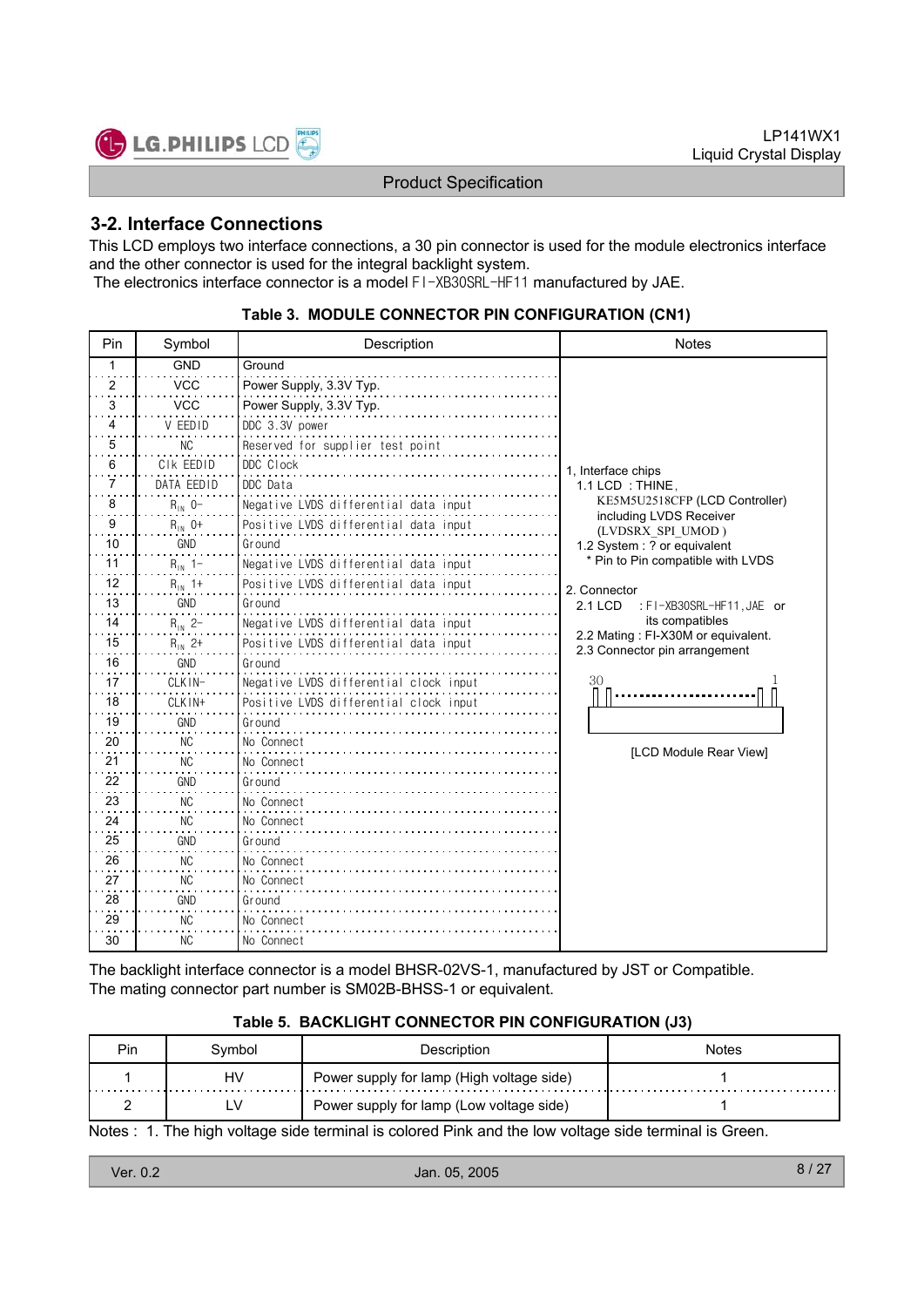

### **3-3. Signal Timing Specifications**

This is the signal timing required at the input of the User connector. All of the interface signal timing should be satisfied with the following specifications and specifications of LVDS Tx/Rx for its proper operation.

| <b>ITEM</b>         | <b>Symbol</b>          |                                               | Min            | <b>Typ</b>   | <b>Max</b>   | <b>Unit</b> | <b>Note</b> |
|---------------------|------------------------|-----------------------------------------------|----------------|--------------|--------------|-------------|-------------|
| <b>DCLK</b>         | Frequency              | $f_{CLK}$                                     | 66.4           | 71.0         | 75.4         | <b>MHz</b>  |             |
| Hsync               | Period<br>Width        |                                               | 1368           | 1440         | 1480         |             |             |
|                     |                        |                                               | 16             | 32           | 48           | tCLK        |             |
| <b>Width-Active</b> |                        | $t_{\text{WHA}}$                              | 1280           | 1280         | 1280         |             |             |
| Vsync               | Period                 | $t_{VP}$                                      | 809            | 823          | 848          |             |             |
|                     | Width                  | $t_{\text{wV}}$                               | $\mathbf{2}$   | 6            | 6            | tHP         |             |
|                     | Width-Active           | t <sub>wva</sub>                              | 800            | 800          | 800          |             |             |
| Data                | Horizontal back porch  | $t_{\scriptscriptstyle \sf HBP}$              | 58             | 80           | 98           |             |             |
| Enable              | Horizontal front porch | $\mathsf{t}_{\mathsf{H}\mathsf{F}\mathsf{P}}$ | 14             | 48           | 62           | tCLK        |             |
|                     | Vertical back porch    | $t_{VBP}$                                     | 5              | 15           | 40           |             |             |
|                     | Vertical front porch   | $t_{\rm VFP}$                                 | $\overline{c}$ | $\mathbf{2}$ | $\mathbf{2}$ | tHP         |             |

#### **Table 6. TIMING TABLE**

# **3-4. Signal Timing Waveforms** Condition : VCC =3.3V

Data Enable, Hsync, Vsync



High: 0.7VCC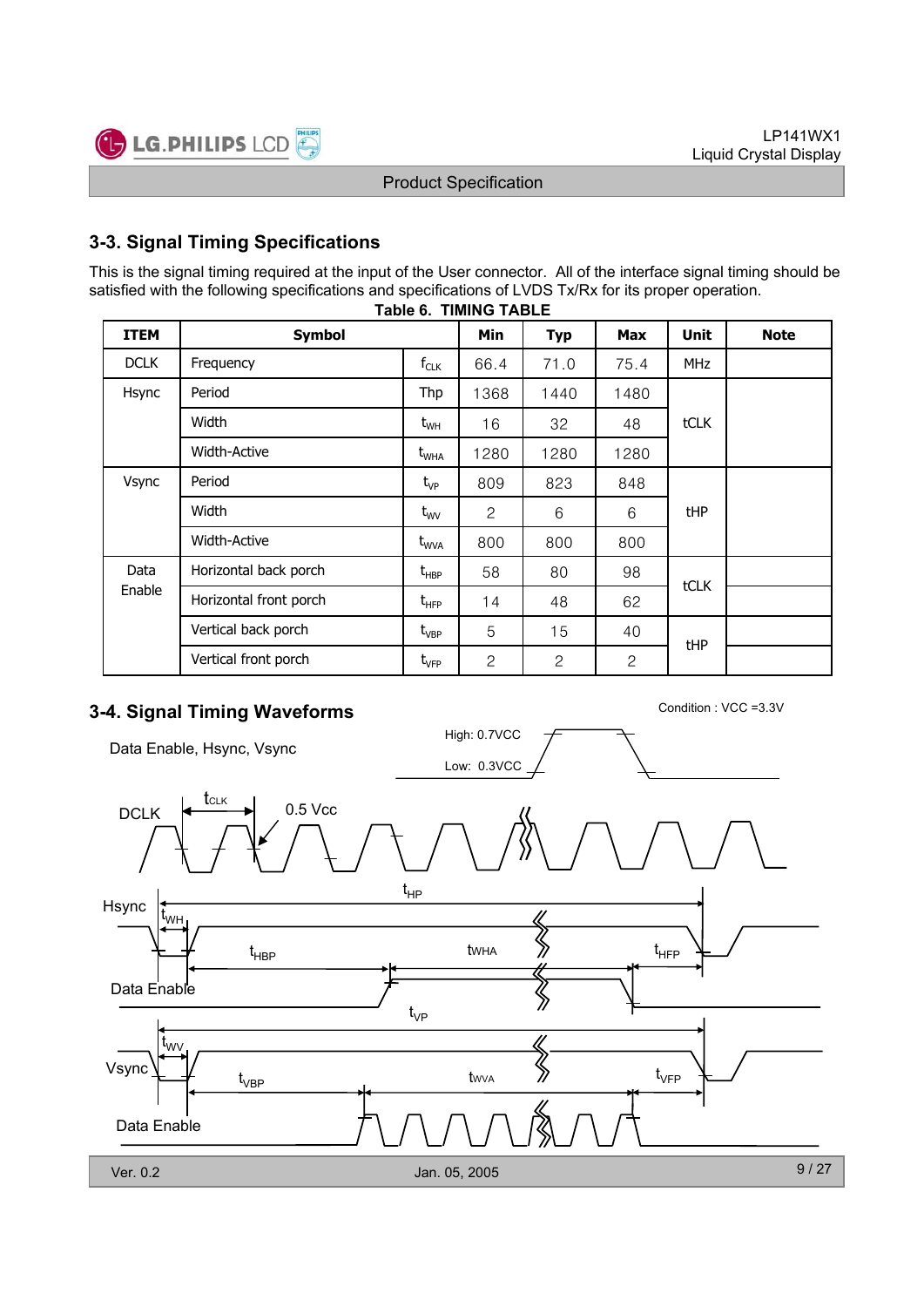

### **3-5. Color Input Data Reference**

The brightness of each primary color (red,green and blue) is based on the 6-bit gray scale data input for the color ; the higher the binary input, the brighter the color. The table below provides a reference for color versus data input.

|              |                   | Input Color Data |                |                |                |                |                |                |                |                |                |              |                |                |              |              |              |              |             |
|--------------|-------------------|------------------|----------------|----------------|----------------|----------------|----------------|----------------|----------------|----------------|----------------|--------------|----------------|----------------|--------------|--------------|--------------|--------------|-------------|
|              | Color             |                  |                | <b>RED</b>     |                |                |                |                |                | <b>GREEN</b>   |                |              |                |                |              | <b>BLUE</b>  |              |              |             |
|              |                   | <b>MSB</b>       |                |                |                |                | LSB MSB        |                |                |                |                |              | <b>LSB</b>     | MSB            |              |              |              |              | <b>LSB</b>  |
|              |                   | R <sub>5</sub>   | R <sub>4</sub> | R <sub>3</sub> | R <sub>2</sub> | R <sub>1</sub> | R <sub>0</sub> | G <sub>5</sub> | G <sub>4</sub> | G <sub>3</sub> | G <sub>2</sub> | G 1          | G <sub>0</sub> | <b>B</b> 5     | <b>B4</b>    | <b>B3</b>    | <b>B2</b>    | <b>B</b> 1   | <b>B0</b>   |
|              | <b>Black</b>      | $\mathbf 0$      | 0              | 0              | $\mathbf 0$    | $\mathbf 0$    | 0              | $\Omega$       | 0              | 0              | 0              | 0            | $\mathbf 0$    | $\mathbf 0$    | 0            | 0            | 0            | $\pmb{0}$    | $\Omega$    |
|              | Red               | 1                | 1              | $\mathbf{1}$   | 1              | 1              | 1 <sup>1</sup> | $\mathbf 0$    | 0              | 0              | 0              | 0            | 0              | $\mathbf 0$    | 0            | 0            | 0            | 0            | $\Omega$    |
|              | Green             | 0                | 0              | 0              | 0              | 0              | 0              | 1              | 1              | 1              | 1              | 1            | 1              | $\Omega$       | 0            | 0            | 0            | $\pmb{0}$    | 0           |
| Basic        | <b>Blue</b>       | 0                | 0              | 0              | 0              | 0              | 0              | 0              | 0              | 0              | 0              | 0            | 0              | 1              | 1            | 1            | 1            | $\mathbf{1}$ | 1           |
| Color        | Cyan              | $\mathbf 0$      | 0              | $\mathbf 0$    | $\Omega$       | 0              | 0              | $\mathbf{1}$   | 1              | $\mathbf{1}$   | $\mathbf{1}$   | 1            | 1              | 1              | $\mathbf{1}$ | 1            | 1            | $\mathbf{1}$ |             |
|              | Magenta           | 1                | 1              | 1              | 1              | 1              | 1              | 0              | 0              | 0              | 0              | 0            | 0              |                |              | 1            |              | 1            |             |
|              | Yellow            | 1                | $\mathbf{1}$   | 1              | 1              | 1              | 1              | $\mathbf 1$    | 1              | 1              | 1              | 1            | 1              | 0              | 0            | 0            | 0            | 0            | 0           |
|              | White             | $\mathbf{1}$     | $\mathbf{1}$   | 1              | $\mathbf{1}$   | $\mathbf{1}$   | 1 <sup>1</sup> | $\mathbf 1$    | 1              | $\mathbf{1}$   | 1              | $\mathbf{1}$ | 1              | $\overline{1}$ | $\mathbf{1}$ | $\mathbf{1}$ | $\mathbf{1}$ | $\mathbf{1}$ | 1           |
|              | RED (00)          | 0                | 0              | $\pmb{0}$      | 0              | 0              | $\overline{0}$ | $\overline{0}$ | 0              | $\pmb{0}$      | 0              | 0            | 0              | $\overline{0}$ | 0            | 0            | 0            | $\pmb{0}$    | $\mathbf 0$ |
|              | RED (01)          | 0                | $\mathbf 0$    | $\mathbf 0$    | $\Omega$       | $\mathbf 0$    | 1              | $\mathbf 0$    | 0              | $\pmb{0}$      | 0              | 0            | $\Omega$       | $\overline{0}$ | 0            | 0            | $\Omega$     | $\pmb{0}$    | $\mathbf 0$ |
| <b>RED</b>   |                   |                  |                |                |                |                |                |                |                |                |                |              |                |                |              |              |              |              |             |
|              | <b>RED (62)</b>   | 1                | 1              | 1              |                | 1              | 0              | 0              | 0              | 0              | 0              | 0            | 0              | $\overline{0}$ | 0            | 0            | 0            | 0            | 0           |
|              | RED (63)          | 1                | $\mathbf{1}$   | $\mathbf{1}$   | 1              | $\mathbf{1}$   | 1 <sup>1</sup> | $\mathbf 0$    | 0              | $\mathbf 0$    | 0              | $\mathbf 0$  | $\Omega$       | <b>0</b>       | 0            | 0            | 0            | 0            | 0           |
|              | <b>GREEN (00)</b> | 0                | 0              | $\pmb{0}$      | 0              | 0              | $\overline{0}$ | $\overline{0}$ | 0              | $\pmb{0}$      | $\pmb{0}$      | 0            | 0              | $\overline{0}$ | 0            | 0            | 0            | $\pmb{0}$    | $\pmb{0}$   |
|              | <b>GREEN (01)</b> | 0                | $\pmb{0}$      | 0              | 0              | 0              | 0              | $\mathbf 0$    | 0              | $\pmb{0}$      | 0              | $\pmb{0}$    |                | $\mathbf 0$    | 0            | 0            | 0            | $\pmb{0}$    | 0           |
| <b>GREEN</b> |                   |                  |                |                |                |                |                |                |                |                |                |              |                |                |              |              |              |              |             |
|              | <b>GREEN (62)</b> | 0                | 0              | 0              | 0              | 0              | 0              | $\mathbf 1$    | 1              | 1              | 1              | 1            | 0              | $\overline{0}$ | 0            | 0            | 0            | $\pmb{0}$    | 0           |
|              | GREEN (63)        | 0                | 0              | $\mathbf 0$    | 0              | 0              | 0              | $\vert$ 1      | 1              | $\mathbf{1}$   | 1              | $\mathbf{1}$ | 1              | $\mathbf 0$    | 0            | 0            | 0            | 0            | 0           |
|              | <b>BLUE (00)</b>  | $\mathsf 0$      | 0              | $\mathsf 0$    | $\mathbf 0$    | 0              | $\overline{0}$ | $\overline{0}$ | 0              | $\mathbf 0$    | $\pmb{0}$      | 0            | 0              | $\overline{0}$ | 0            | 0            | 0            | $\pmb{0}$    | $\mathbf 0$ |
|              | <b>BLUE (01)</b>  | 0                | 0              | 0              | 0              | 0              | 0              | $\mathbf 0$    | 0              | 0              | 0              | 0            | 0              | $\mathbf 0$    | 0            | 0            | 0            | $\pmb{0}$    | 1           |
| <b>BLUE</b>  |                   |                  |                |                |                |                |                |                |                |                |                |              |                |                |              |              |              |              |             |
|              | <b>BLUE (62)</b>  | 0                | 0              | 0              | 0              | 0              | $\overline{0}$ | 0              | 0              | 0              | 0              | 0            | 0              | $\overline{1}$ | 1            | 1            |              | $\mathbf{1}$ | 0           |
|              | <b>BLUE (63)</b>  | 0                | 0              | $\mathbf 0$    | 0              | 0              | 0 l            | $\overline{0}$ | 0              | 0              | 0              | 0            | 0              | -1             | 1            | 1            | 1            | $\mathbf{1}$ | 1           |
|              |                   |                  |                |                |                |                |                |                |                |                |                |              |                |                |              |              |              |              |             |

**Table 7. COLOR DATA REFERENCE**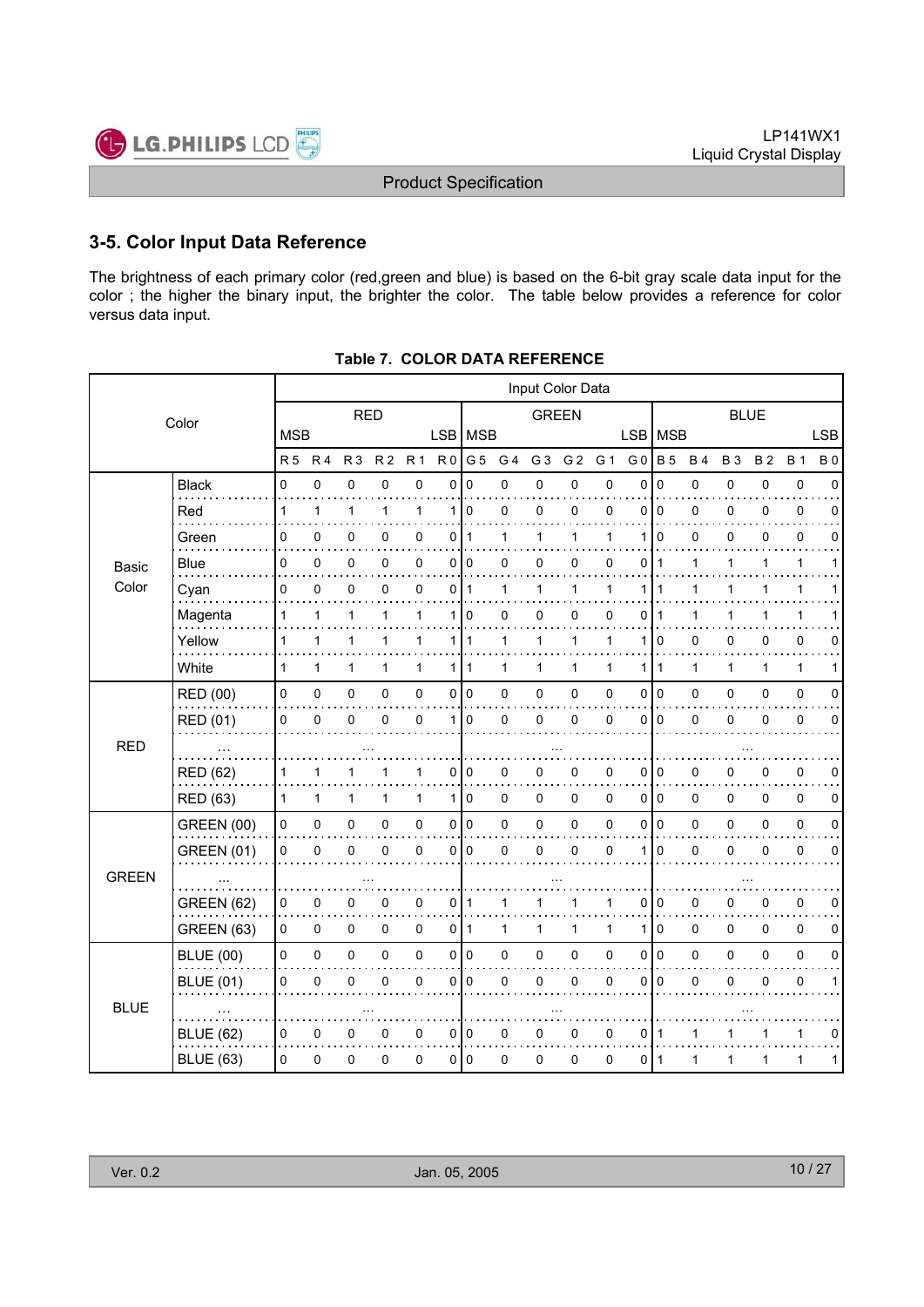

### **3-6. Power Sequence**



#### **Table 8. POWER SEQUENCE TABLE**

| Parameter      |          | Value | Units |      |
|----------------|----------|-------|-------|------|
|                | Min.     | Typ.  | Max.  |      |
| Τ,             |          |       | 10    | (ms) |
| T <sub>2</sub> | 0        |       | 50    | (ms) |
| $T_3$          | 200      |       |       | (ms) |
| T <sub>4</sub> | 200      |       |       | (ms) |
| $T_5$          | $\Omega$ |       | 50    | (ms) |
| $\mathsf{T}_6$ | O        |       | 10    | (ms) |
| T <sub>7</sub> | 400      |       |       | (ms) |

Note)

1. Please avoid floating state of interface signal at invalid period.

2. When the interface signal is invalid, be sure to pull down the power supply for LCD VCC to 0V.

3. Lamp power must be turn on after power supply for LCD and interface signal are valid.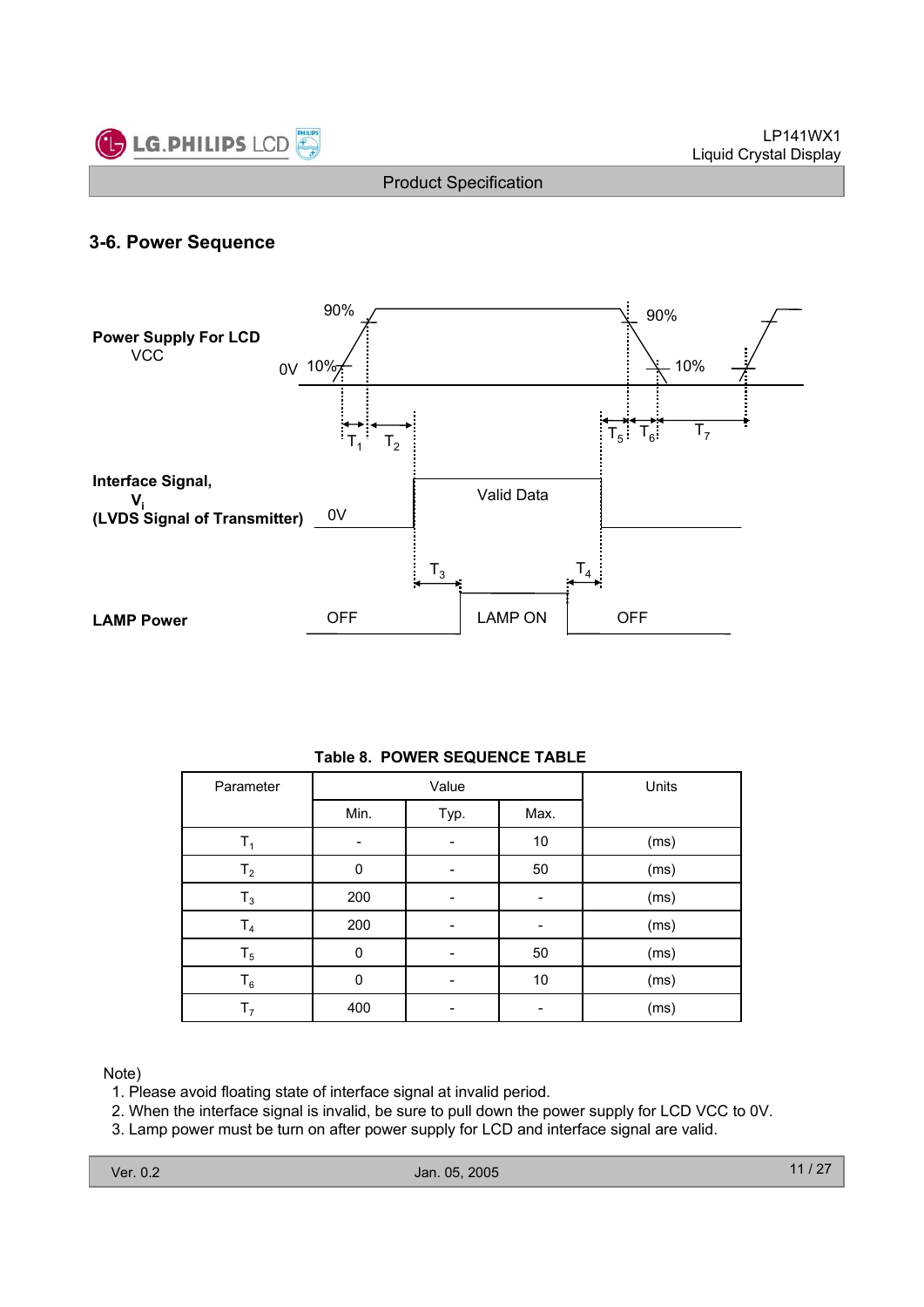

### **4. Optical Specification**

Optical characteristics are determined after the unit has been 'ON' and stable for approximately 30 minutes in a dark environment at 25°C. The values specified are at an approximate distance 50cm from the LCD surface at a viewing angle of  $\Phi$  and  $\Theta$  equal to 0°.

FIG. 1 presents additional information concerning the measurement equipment and method.



### **FIG. 1 Optical Characteristic Measurement Equipment and Method**

| Parameter                    |                |       | Values     | Units      | <b>Notes</b>      |   |
|------------------------------|----------------|-------|------------|------------|-------------------|---|
|                              | Symbol         | Min   | Typ        | <b>MAx</b> |                   |   |
| <b>Contrast Ratio</b>        | <b>CR</b>      | 300   | 400        |            |                   |   |
| Surface Luminance, white     | $L_{WH}$       | 170   | 200        |            | cd/m <sup>2</sup> | 2 |
| Luminance Variation          | $\delta$ white |       | 1.4        | 1.6        |                   | 3 |
| Response Time                |                |       |            |            |                   | 4 |
| Rise Time                    | $Tr_R$         |       | 5.5        | 9          | ms                |   |
| Delay Time                   | $Tr_D$         |       | 10.5       | 16         | ms                |   |
| <b>Color Coordinates</b>     |                |       |            |            |                   |   |
| <b>RED</b>                   | <b>RX</b>      | 0.552 | 0.582      | 0.612      |                   |   |
|                              | <b>RY</b>      | 0.314 | 0.344      | 0.374      |                   |   |
| <b>GREEN</b>                 | GX             | 0.296 | 0.326      | 0.356      |                   |   |
|                              | GY             | 0.517 | 0.547      | 0.577      |                   |   |
| <b>BLUE</b>                  | <b>BX</b>      | 0.128 | 0.158      | 0.188      |                   |   |
|                              | BY             | 0.107 | 0.137      | 0.167      |                   |   |
| <b>WHITE</b>                 | <b>WX</b>      | 0.283 | 0.313      | 0.343      |                   |   |
|                              | <b>WY</b>      | 0.299 | 0.329      | 0.359      |                   |   |
| Viewing Angle                |                |       |            |            |                   | 5 |
| x axis, right( $\Phi$ =0°)   | $\Theta$ r     | 40    | <b>TBD</b> |            | degree            |   |
| x axis, left ( $\Phi$ =180°) | $\Theta$ l     | 40    | <b>TBD</b> |            | degree            |   |
| y axis, up ( $\Phi$ =90°)    | $\Theta$ u     | 15    | <b>TBD</b> |            | degree            |   |
| y axis, down ( $\Phi$ =270°) | $\Theta$ d     | 35    | TBD        |            | degree            |   |
| Gray Scale                   |                |       |            |            |                   | 6 |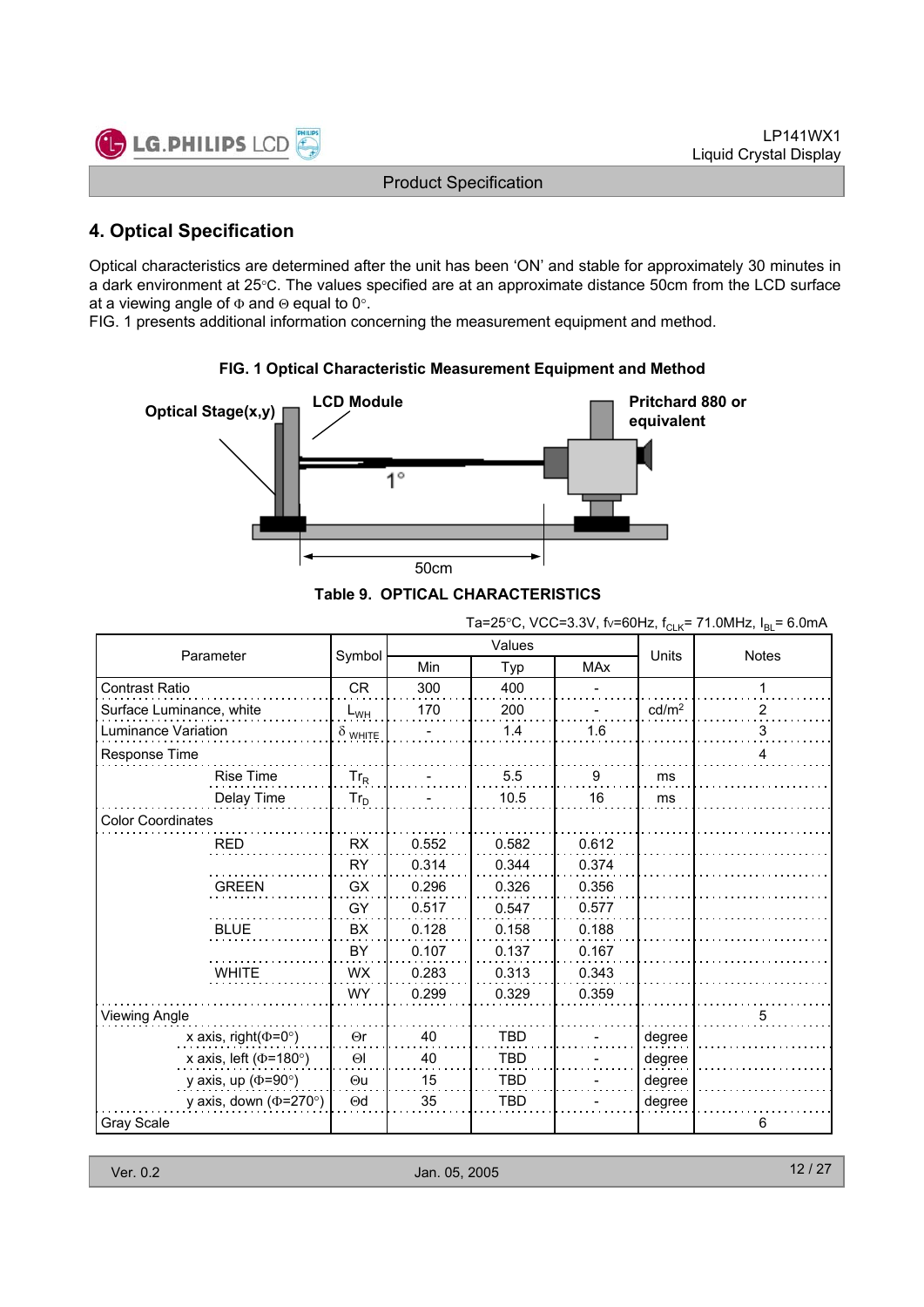

LP141WX1 Liquid Crystal Display

Note)

1. Contrast Ratio(CR) is defined mathematically as Surface Luminance with all white pixels

Contrast Ratio =

Surface Luminance with all black pixels

2. Surface luminance is the average of 5 point across the LCD surface 50cm from the surface with all pixels displaying white. For more information see FIG 1.

 $L_{WH}$  = Average( $L_1, L_2, \ldots L_5$ )

3. The variation in surface luminance, The panel total variation ( $\delta_{WHTE}$ ) is determined by measuring L<sub>N</sub> at each test position 1 through 13 and then defined as followed numerical formula. For more information see FIG 2.

Maximum $(L_1, L_2, ... L_{13})$  $\delta$  white =  $-$ Minimum $(L_1, L_2, ... L_{13})$ 

- 4. Response time is the time required for the display to transition from white to black (rise time,  $Tr_R$ ) and from black to white(Decay Time,  $Tr_D$ ). For additional information see FIG 3.
- 5. Viewing angle is the angle at which the contrast ratio is greater than 10. The angles are determined for the horizontal or x axis and the vertical or y axis with respect to the z axis which is normal to the LCD surface. For more information see FIG 4.

| 6. Gray scale specification | * $f_v = 60$ Hz |
|-----------------------------|-----------------|
|-----------------------------|-----------------|

| <b>Gray Level</b>    | Luminance [%] (Typ) |
|----------------------|---------------------|
| L0                   | 0.22                |
| l 7                  | 1.62                |
| L15                  | 5.58                |
| L23                  | $\ldots$ 11.80      |
| $\pm$ 31             | 19.80               |
| L <sub>39</sub>      | 35.10               |
| $\lfloor 47 \rfloor$ | 56.60               |
| L <sub>55</sub>      | 81.20               |
| l 63                 | 100                 |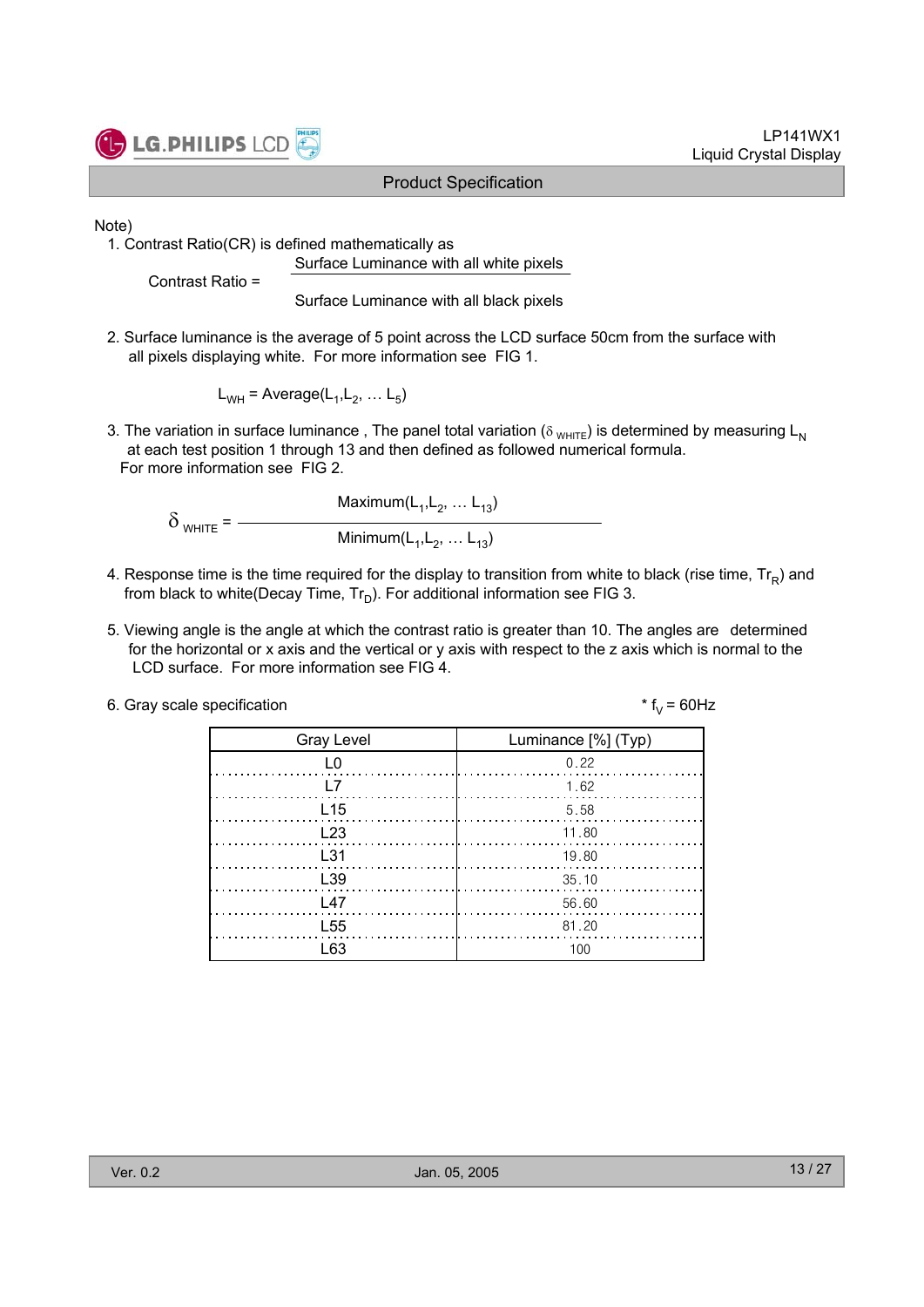

#### **FIG. 2 Luminance**

<measuring point for surface luminance & measuring point for luminance variation>





#### **FIG. 3 Response Time**

The response time is defined as the following figure and shall be measured by switching the input signal for "black" and "white".

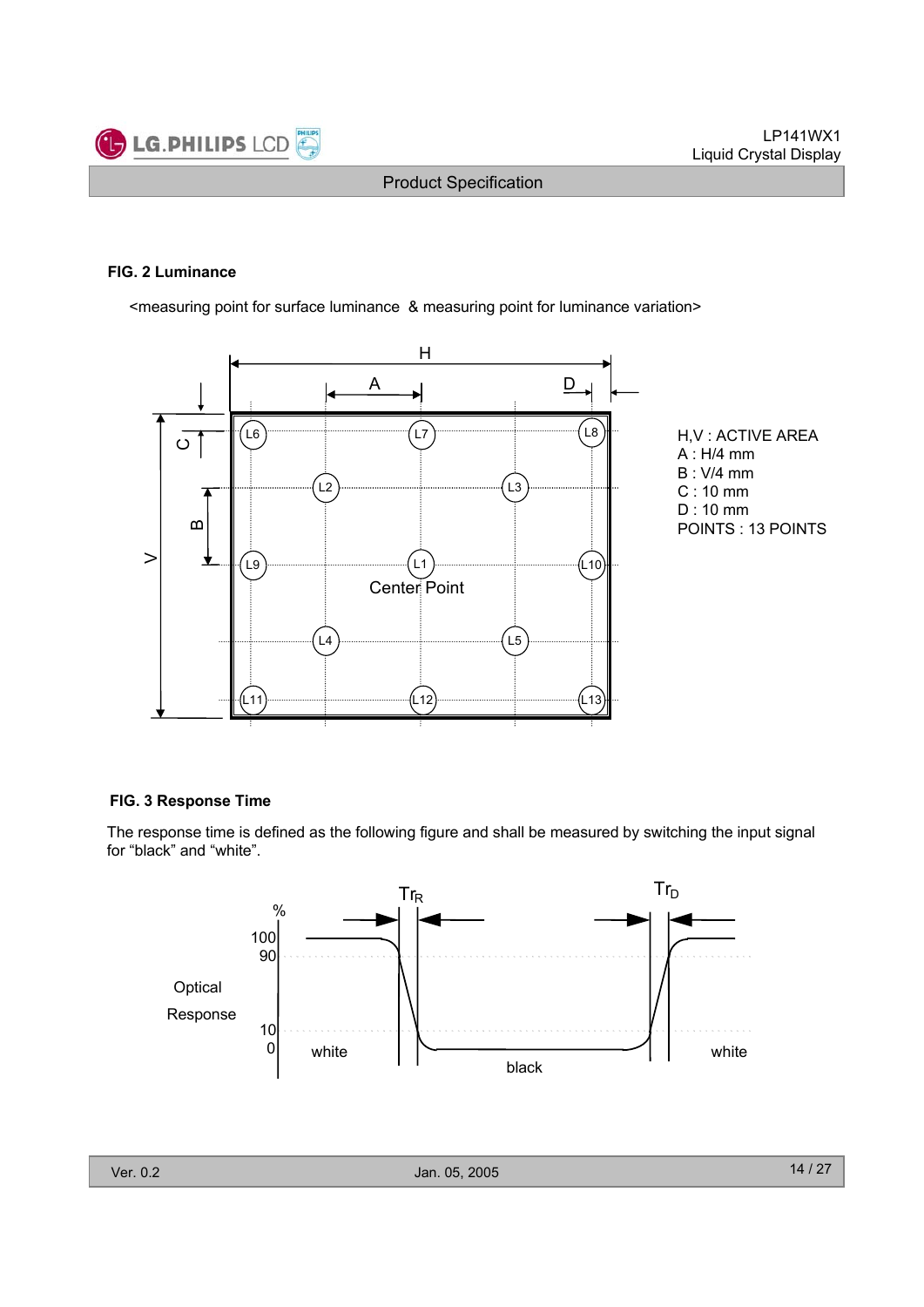

### **FIG. 4 Viewing angle**



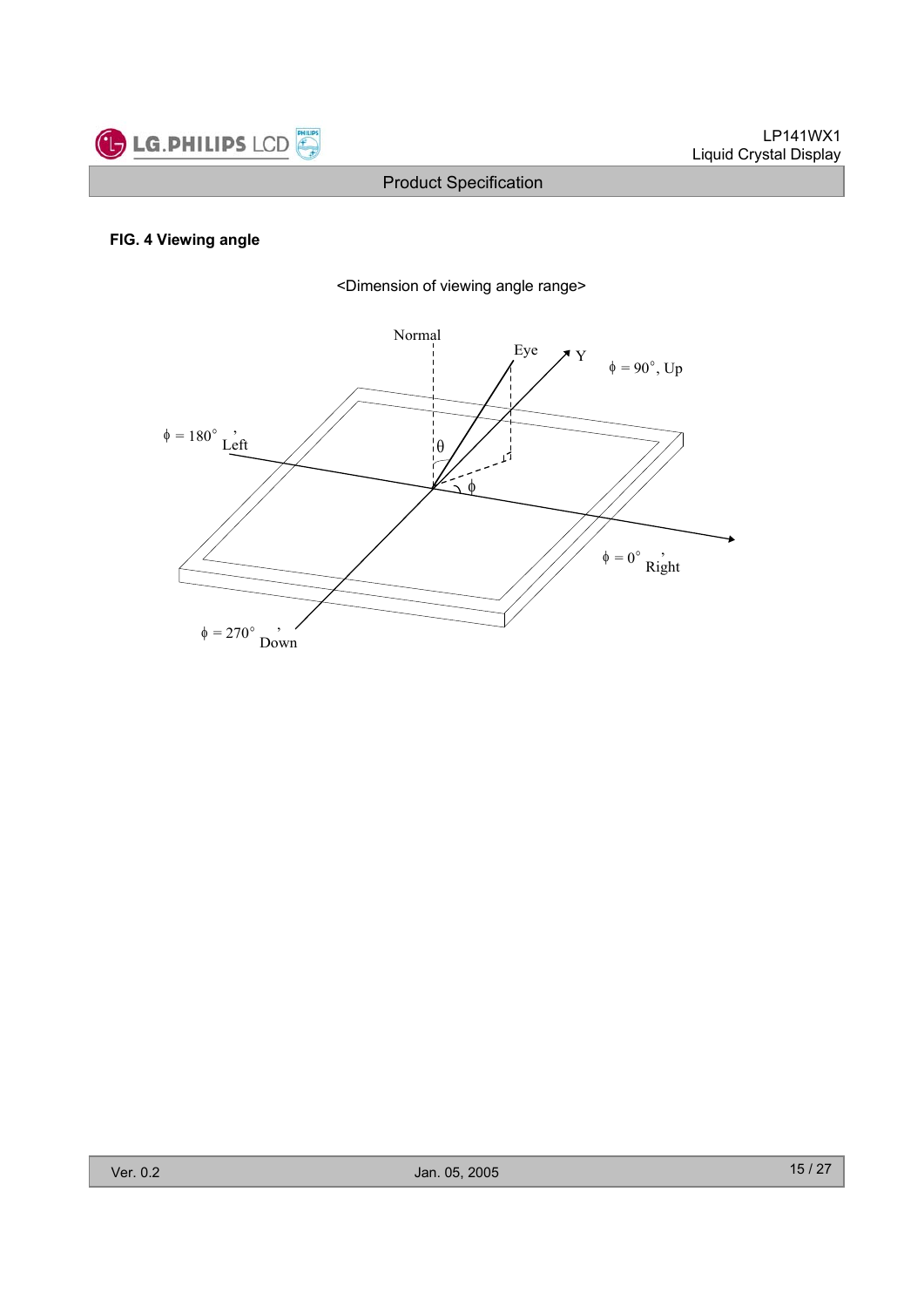

### **5. Mechanical Characteristics**

The contents provide general mechanical characteristics for the model LP141WX1. In addition the figures in the next page are detailed mechanical drawing of the LCD.

|                     | Horizontal                                  | $319.5 \pm 0.5$ mm  |  |  |  |  |
|---------------------|---------------------------------------------|---------------------|--|--|--|--|
| Outline Dimension   | Vertical                                    | $205.5 \pm 0.5$ mm  |  |  |  |  |
|                     | Depth                                       | $5.3$ mm $(max)$    |  |  |  |  |
| Bezel Area          | Horizontal                                  | $306.76 \pm 0.5$ mm |  |  |  |  |
|                     | Vertical                                    | $193 \pm 0.5$ mm    |  |  |  |  |
|                     | Horizontal                                  | 303.74 mm           |  |  |  |  |
| Active Display Area | Vertical                                    | 189.84 mm           |  |  |  |  |
| Weight              | 390g (Typ.) 400g (Max.)                     |                     |  |  |  |  |
| Surface Treatment   | Anti-glare treatment of the front polarizer |                     |  |  |  |  |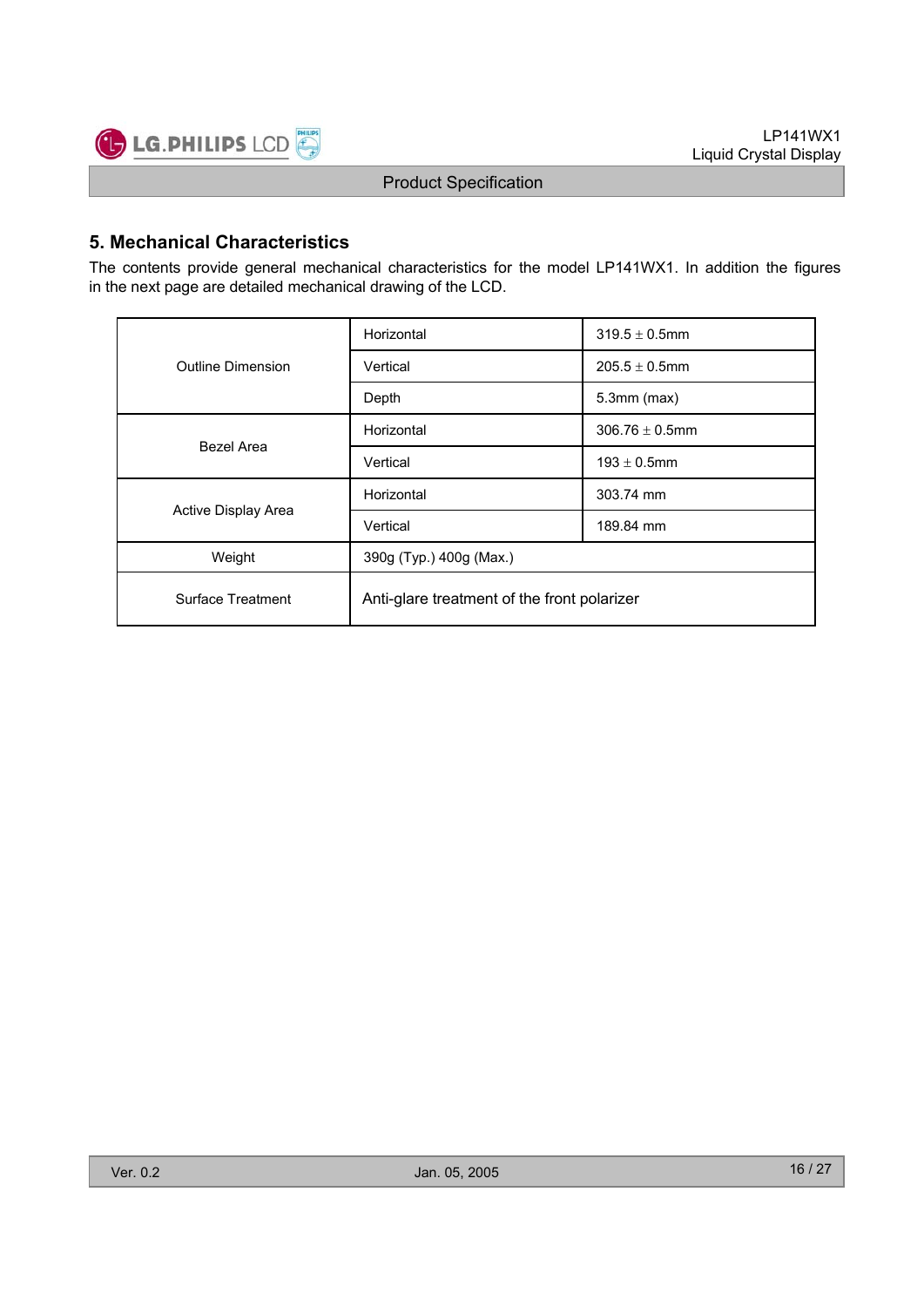







Lamp Wire Length:  $61mm \pm 5mm$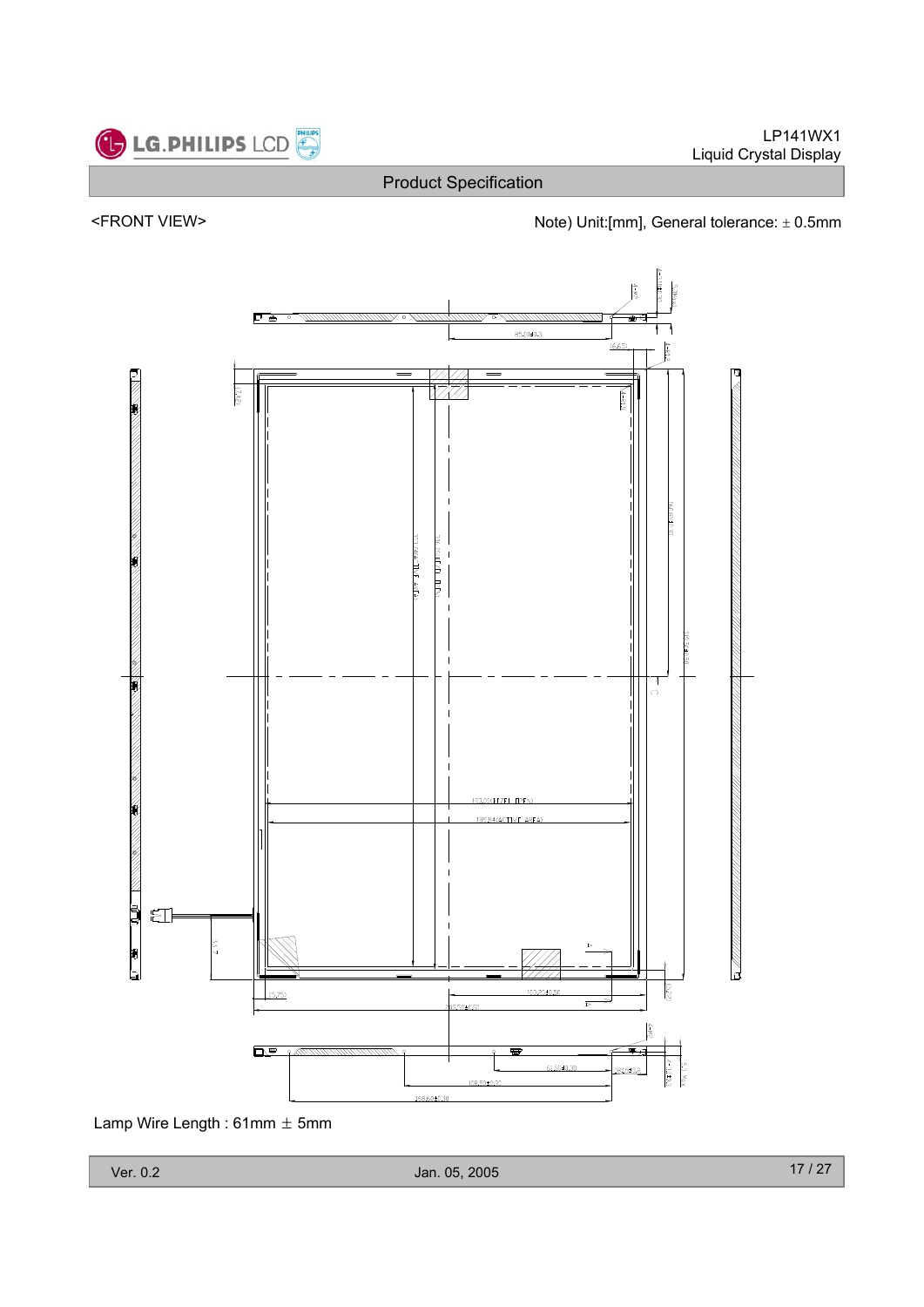LP141WX1 Liquid Crystal Display



Product Specification

<REAR VIEW> Note) Unit:[mm], General tolerance:  $\pm$  0.5mm

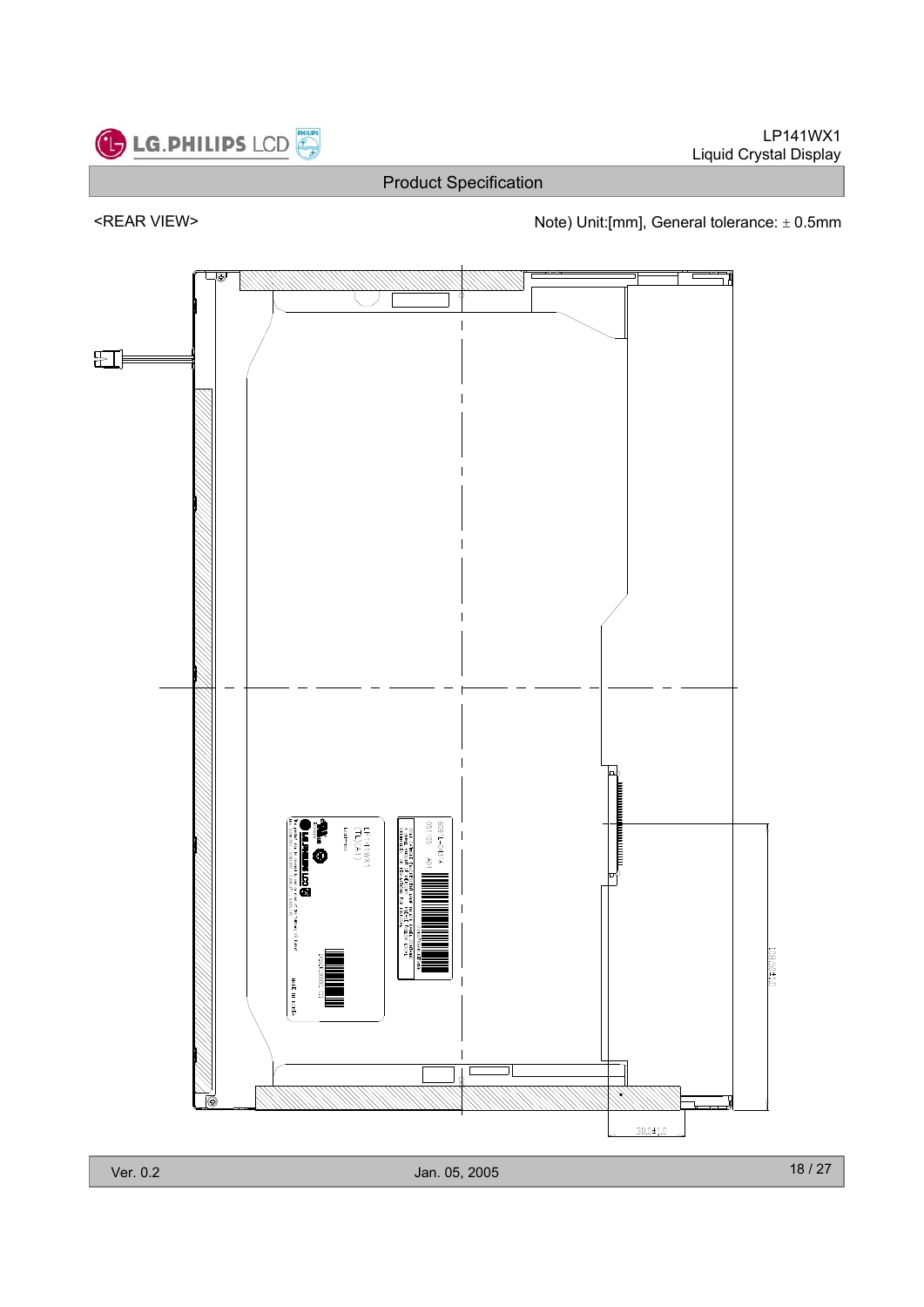

[ DETAIL DESCRIPTION OF SIDE MOUNTING SCREW ]



SECTION A-A<br>SCALE 5/1

# \*SCREW(8ea) TORQUE : 2kgf.cm max \*Mounting SCREW Depth : 2.5mm max

Note) Unit: [mm], General tolerance:  $\pm$  0.5mm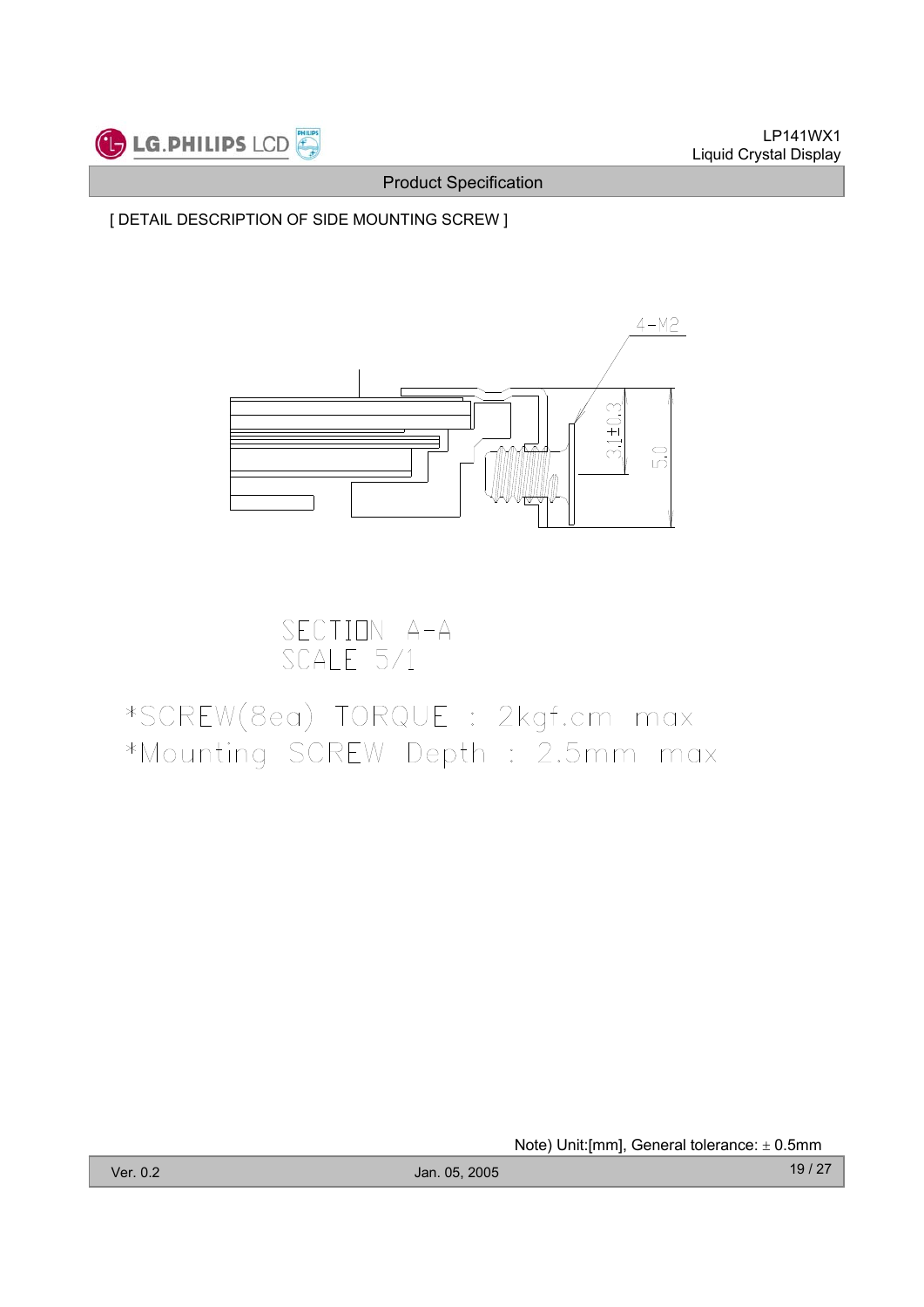

### **6. Reliability**

Environment test condition

| No.         | Test Item                                   | Conditions                                                                                       |  |  |  |  |  |
|-------------|---------------------------------------------|--------------------------------------------------------------------------------------------------|--|--|--|--|--|
| $\mathbf 1$ | High temperature storage test               | Ta= $60^{\circ}$ C, 240h                                                                         |  |  |  |  |  |
| 2           | Low temperature storage test                | Ta= $-20^{\circ}$ C, 240h                                                                        |  |  |  |  |  |
| 3           | High temperature operation test             | Ta= 50°C, 50%RH, 240h                                                                            |  |  |  |  |  |
| 4           | Low temperature operation test              | Ta= $0^{\circ}$ C, 240h                                                                          |  |  |  |  |  |
| 5           | Vibration test (non-operating)              | Sine wave, $10 \sim 500 \sim 10$ Hz, 1.5G, 0.37 oct/min<br>3 axis, 1 hour/axis                   |  |  |  |  |  |
| 6           | Shock test (non-operating)                  | Half sine wave, 180G, 2ms<br>one shock of each six faces(I.e. run 180G 6ms<br>for all six faces) |  |  |  |  |  |
| 7           | Altitude<br>operating<br>storage / shipment | $0 \sim 10,000$ feet (3,048m) 24Hr<br>$0 \sim 40,000$ feet (12,192m) 24Hr                        |  |  |  |  |  |

{ Result Evaluation Criteria }

There should be no change which might affect the practical display function when the display quality test is conducted under normal operating condition.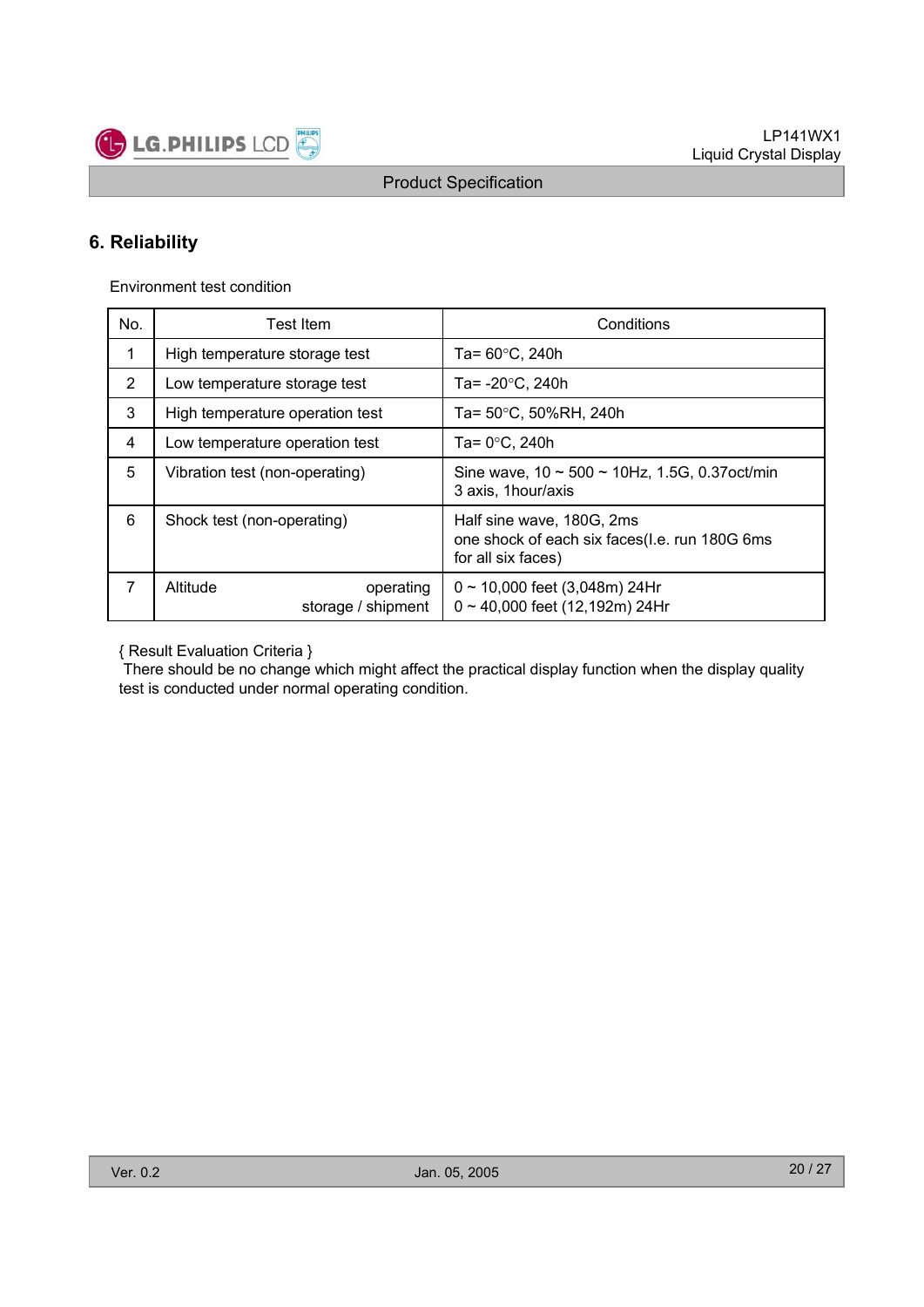

### **7. International Standards**

### **7-1. Safety**

a) UL 60950, Third Edition, Underwriters Laboratories, Inc., Dated Dec. 11, 2000.

Standard for Safety of Information Technology Equipment, Including Electrical Business Equipment. b) CAN/CSA C22.2, No. 60950, Third Edition, Canadian Standards Association, Dec. 1, 2000. Standard for Safety of Information Technology Equipment, Including Electrical Business Equipment.

c) EN 60950 : 2000, Third Edition

IEC 60950 : 1999, Third Edition

European Committee for Electrotechnical Standardization(CENELEC)

EUROPEAN STANDARD for Safety of Information Technology Equipment Including Electrical Business Equipment.

### **7-2. EMC**

a) ANSI C63.4 "Methods of Measurement of Radio-Noise Emissions from Low-Voltage Electrical and Electrical Equipment in the Range of 9kHZ to 40GHz. "American National Standards Institute(ANSI), 1992

b) C.I.S.P.R "Limits and Methods of Measurement of Radio Interface Characteristics of Information Technology Equipment." International Special Committee on Radio Interference.

c) EN 55022 "Limits and Methods of Measurement of Radio Interface Characteristics of Information Technology Equipment." European Committee for Electrotechnical Standardization.(CENELEC), 1998 ( Including A1: 2000 )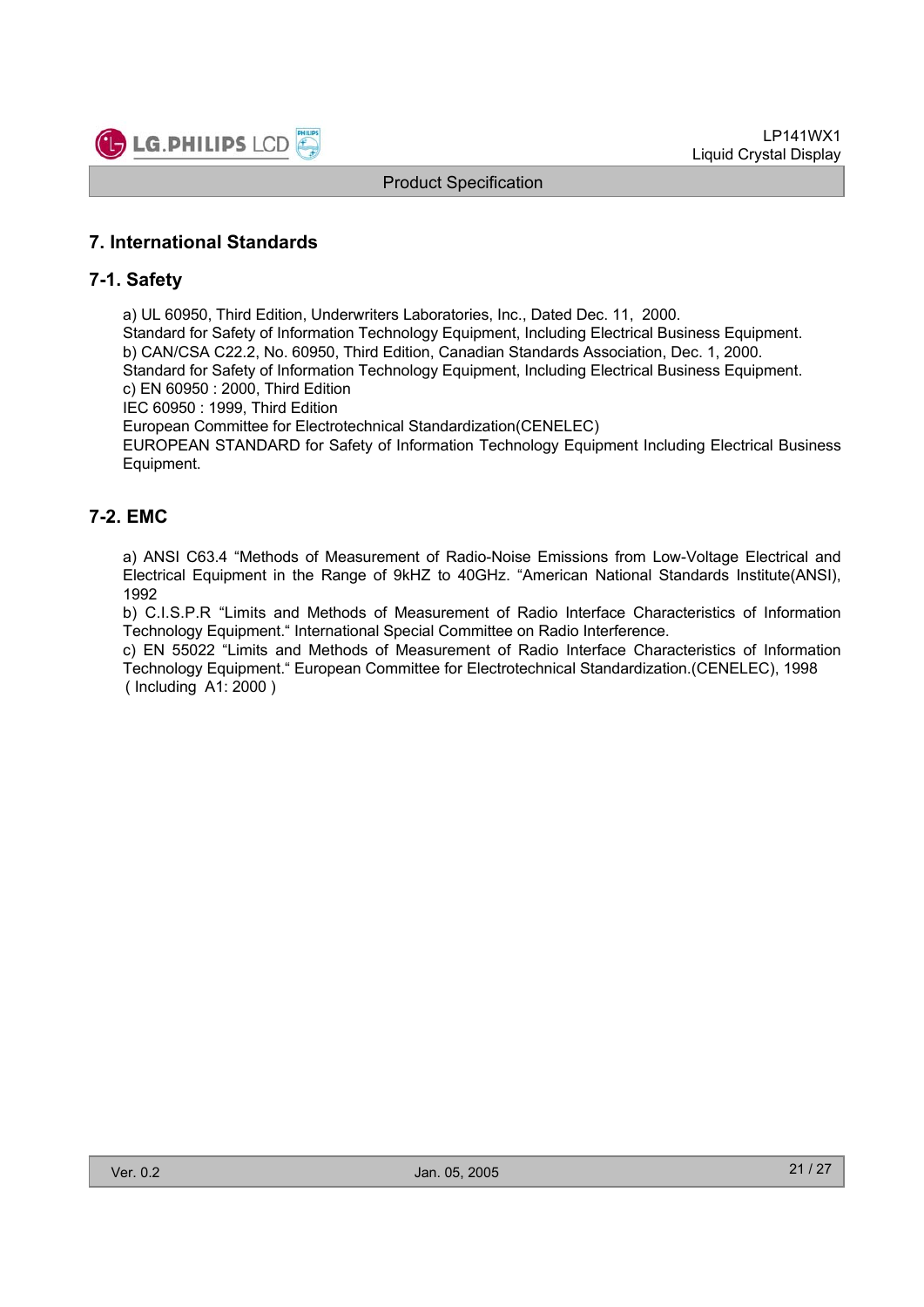

### **8. Packing**

### **8-1. Designation of Lot Mark**

a) Lot Mark



| A,B,C: SIZE(INCH) |  |
|-------------------|--|
| E: MONTH          |  |

D : YEAR  $F \sim M$  : SERIAL NO.

Note

1. YEAR

| Year | 2001 | 2002 | 2003 | 2004 | 2005 | 2006 | 2007 | 2008 | 2009 | 2010 |
|------|------|------|------|------|------|------|------|------|------|------|
| Mark |      |      |      |      |      |      |      |      |      |      |

#### 2. MONTH

| Month | Jan | Feb | Mar | Apr | May | Jun | Jul | Aug | Sep | Oct | Nov | Dec |
|-------|-----|-----|-----|-----|-----|-----|-----|-----|-----|-----|-----|-----|
| Mark  |     | -   |     |     |     |     |     |     |     |     | ◡   | ີ   |

b) Location of Lot Mark

Serial No. is printed on the label. The label is attached to the backside of the LCD module. This is subject to change without prior notice.

### **8-2. Packing Form**

- a) Package quantity in one box : 30 pcs
- b) Box Size : 470 X 360 X 270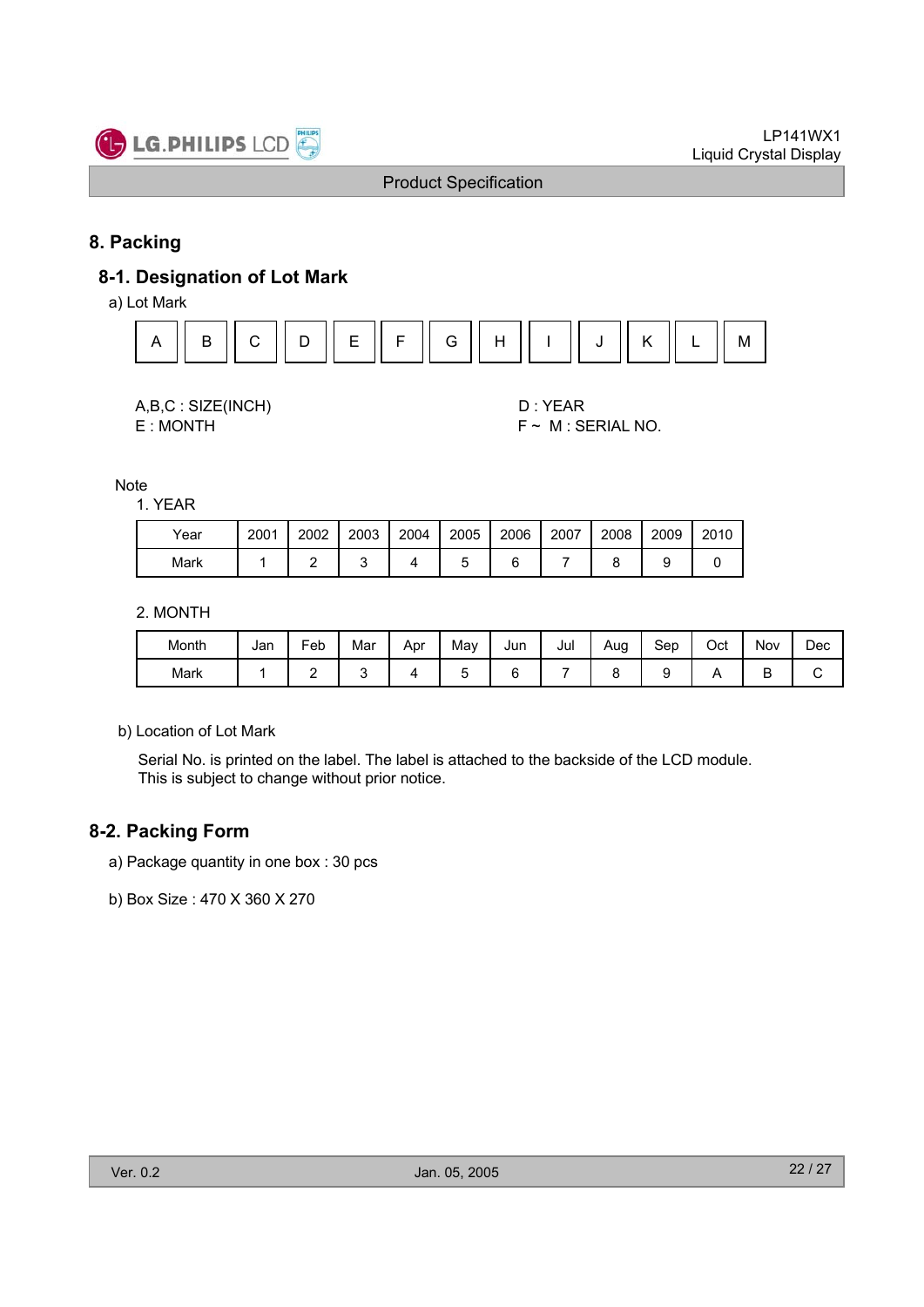

### **9. PRECAUTIONS**

Please pay attention to the followings when you use this TFT LCD module.

### **9-1. MOUNTING PRECAUTIONS**

- (1) You must mount a module using holes arranged in four corners or four sides.
- (2) You should consider the mounting structure so that uneven force (ex. Twisted stress) is not applied to the module. And the case on which a module is mounted should have sufficient strength so that external force is not transmitted directly to the module.
- (3) Please attach the surface transparent protective plate to the surface in order to protect the polarizer. Transparent protective plate should have sufficient strength in order to the resist external force.
- (4) You should adopt radiation structure to satisfy the temperature specification.
- (5) Acetic acid type and chlorine type materials for the cover case are not desirable because the former generates corrosive gas of attacking the polarizer at high temperature and the latter causes circuit break by electro-chemical reaction.
- (6) Do not touch, push or rub the exposed polarizers with glass, tweezers or anything harder than HB pencil lead. And please do not rub with dust clothes with chemical treatment. Do not touch the surface of polarizer for bare hand or greasy cloth.(Some cosmetics are detrimental
- to the polarizer.) (7) When the surface becomes dusty, please wipe gently with absorbent cotton or other soft materials like chamois soaks with petroleum benzene. Normal-hexane is recommended for cleaning the adhesives used to attach front / rear polarizers. Do not use acetone, toluene and alcohol because they cause
- chemical damage to the polarizer. (8) Wipe off saliva or water drops as soon as possible. Their long time contact with polarizer causes deformations and color fading.
- (9) Do not open the case because inside circuits do not have sufficient strength.

### **9-2. OPERATING PRECAUTIONS**

- (1) The spike noise causes the mis-operation of circuits. It should be lower than following voltage :  $V=\pm 200$ mV(Over and under shoot voltage)
- (2) Response time depends on the temperature.(In lower temperature, it becomes longer.)
- (3) Brightness depends on the temperature. (In lower temperature, it becomes lower.) And in lower temperature, response time(required time that brightness is stable after turned on) becomes longer.
- (4) Be careful for condensation at sudden temperature change. Condensation makes damage to polarizer or electrical contacted parts. And after fading condensation, smear or spot will occur.
- (5) When fixed patterns are displayed for a long time, remnant image is likely to occur.
- (6) Module has high frequency circuits. Sufficient suppression to the electromagnetic interference shall be done by system manufacturers. Grounding and shielding methods may be important to minimized the interference.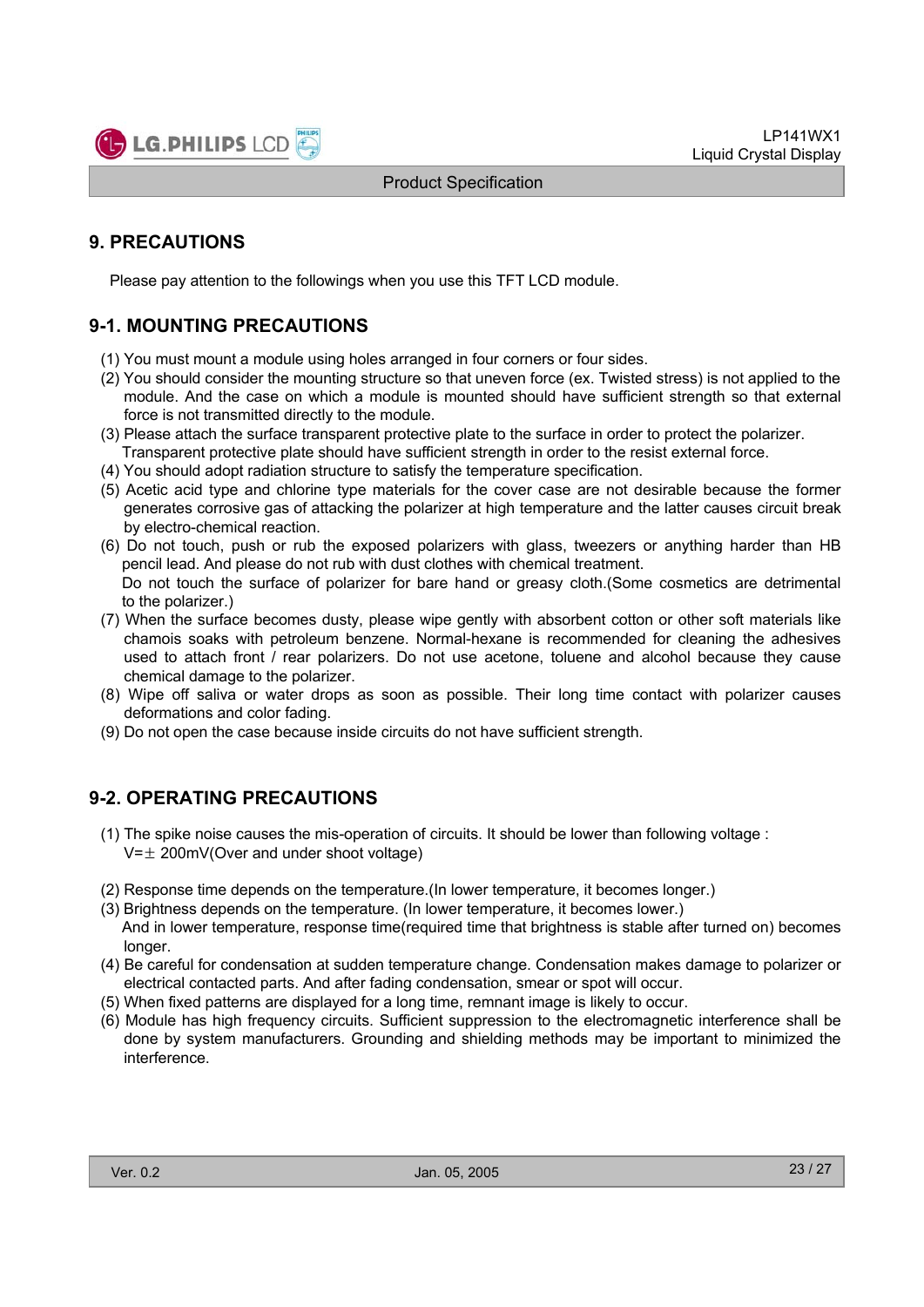

### **9-3. ELECTROSTATIC DISCHARGE CONTROL**

Since a module is composed of electronic circuits, it is not strong to electrostatic discharge. Make certain that treatment persons are connected to ground through wrist band etc. And don't touch interface pin directly.

### **9-4. PRECAUTIONS FOR STRONG LIGHT EXPOSURE**

Strong light exposure causes degradation of polarizer and color filter.

### **9-5. STORAGE**

When storing modules as spares for a long time, the following precautions are necessary.

- (1) Store them in a dark place. Do not expose the module to sunlight or fluorescent light. Keep the temperature between  $5^{\circ}$ C and  $35^{\circ}$ C at normal humidity.
- (2) The polarizer surface should not come in contact with any other object. It is recommended that they be stored in the container in which they were shipped.

### **9-6. HANDLING PRECAUTIONS FOR PROTECTION FILM**

- (1) When the protection film is peeled off, static electricity is generated between the film and polarizer. This should be peeled off slowly and carefully by people who are electrically grounded and with well ion-blown equipment or in such a condition, etc.
- (2) The protection film is attached to the polarizer with a small amount of glue. If some stress is applied to rub the protection film against the polarizer during the time you peel off the film, the glue is apt to remain on the polarizer.

Please carefully peel off the protection film without rubbing it against the polarizer.

- (3) When the module with protection film attached is stored for a long time, sometimes there remains a very small amount of glue still on the polarizer after the protection film is peeled off.
- (4) You can remove the glue easily. When the glue remains on the polarizer surface or its vestige is recognized, please wipe them off with absorbent cotton waste or other soft material like chamois soaked with normal-hexane.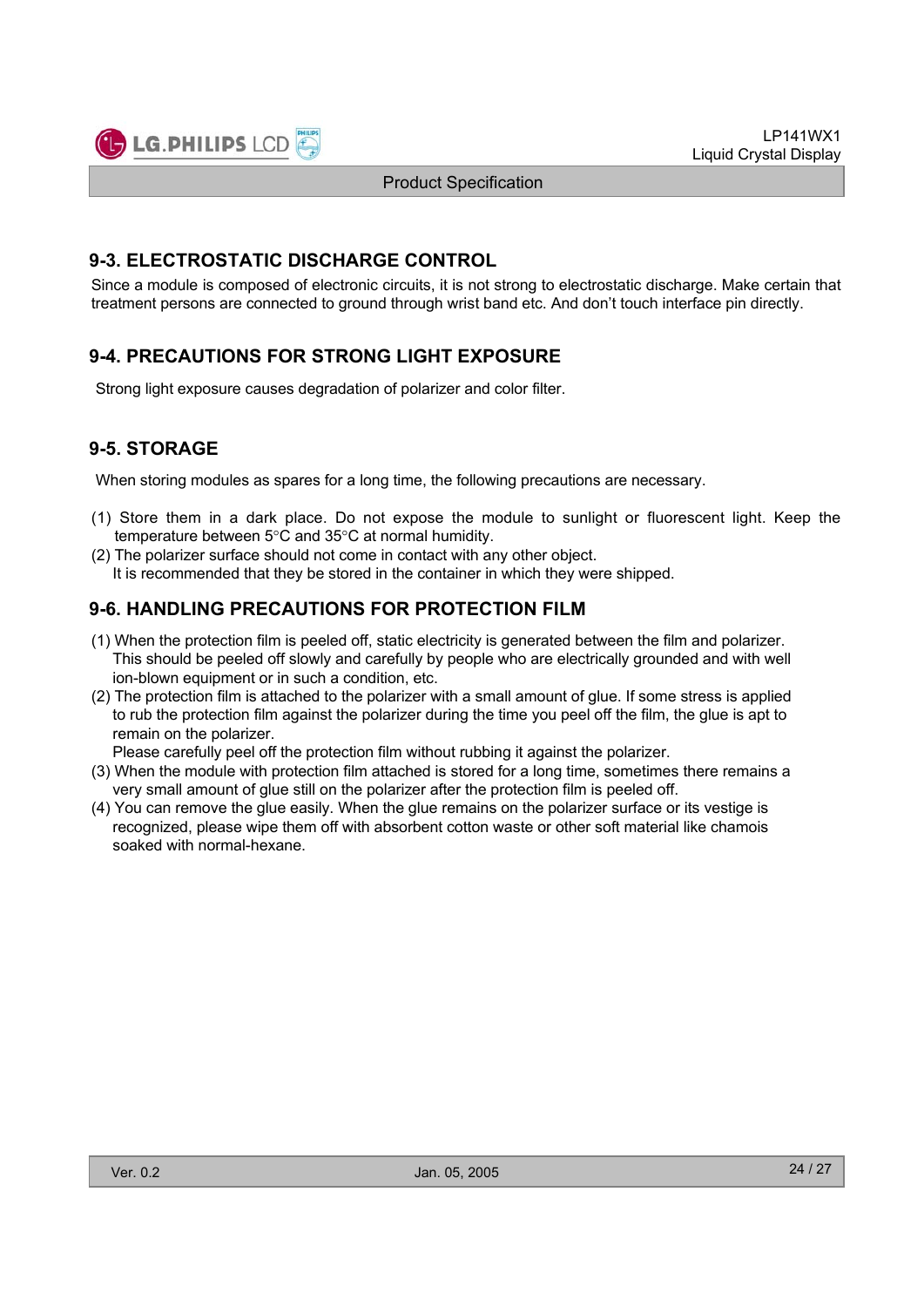

| Byte#          | Byte#          | <b>Field Name and Comments</b>                                  |                           | Value                        | Value                          |                        |                |
|----------------|----------------|-----------------------------------------------------------------|---------------------------|------------------------------|--------------------------------|------------------------|----------------|
| (decimal)      | (HEX)          |                                                                 |                           | (HEX)                        | (binary)                       |                        |                |
| 0              | $00\,$         | Header                                                          | 0                         | $\mathbf{0}$                 | 0000 0000                      |                        |                |
| $\mathbf{1}$   | O <sub>1</sub> |                                                                 |                           | F                            | $\overline{F}$                 | 1111 1111              |                |
| $\overline{c}$ | 02             |                                                                 | F                         | F                            | 1111 1111                      |                        |                |
| 3              | 03             |                                                                 | F                         | $\overline{F}$               | 1111 1111                      | Header                 |                |
| $\overline{4}$ | 04             |                                                                 |                           | F                            | F                              | 1111 1111              |                |
| 5              | 05             |                                                                 |                           | F                            | F                              | 1111 1111              |                |
| 6              | 06             |                                                                 |                           | F                            | F                              | 1111 1111              |                |
| 7<br>8         | 07<br>08       | EISA manufacturer code = LPL                                    |                           | $\mathsf{O}\xspace$<br>3     | $\mathbf{0}$<br>$\overline{c}$ | 0000 0000<br>0011 0010 |                |
| $9\,$          | 09             |                                                                 |                           | $\boldsymbol{0}$             | $\mathsf{C}$                   | 0000 1100              |                |
| 10             | 0A             | Product code =                                                  |                           | $\mathbf 0$                  | $\mathbf{O}$                   | 0000 0000              |                |
|                |                |                                                                 | <del>New Generation</del> | 8                            | D                              | 1000 1101              |                |
| 11             | 0 <sub>B</sub> | (Hex, LSB first)                                                |                           |                              |                                |                        |                |
| 12             | OC             | 32-bit serial number                                            |                           | $\mathsf{O}\xspace$          | $\Omega$                       | 0000 0000              | Vender/        |
| 13             | 0D             |                                                                 |                           | $\mathbf 0$                  | $\mathbf{0}$                   | 0000 0000              | Product ID     |
| 14             | 0E             |                                                                 |                           | $\mathbf 0$                  | $\mathbf{0}$                   | 0000 0000              |                |
| 15             | 0F             |                                                                 |                           | $\mathbf 0$                  | $\mathbf{0}$                   | 0000 0000              |                |
| 16             | 10             | Week of manufacture                                             |                           | $\overline{0}$               | $\mathbf 0$                    | 0000 0000              |                |
| 17             | 11             | Year of manufacture = 2005                                      |                           | $\overline{0}$               | F                              | 0000 1111              |                |
| 18             | 12             | EDID Structure version $# = 1$                                  |                           | $\mathbf 0$                  | $\mathbf{1}$                   | 0000 0001              | EDID Version/  |
| 19             | 13             | EDID Revision $# = 3$                                           |                           | 0                            | 3                              | 0000 0011              | Revision       |
| 20             | 14             | Video input definition = Digital I/p,non TMDS CRGB              |                           | 8                            | $\mathbf 0$                    | 1000 0000              |                |
| 21<br>22       | 15             | Max H image $size(cm) = 30.374cm(30)$                           |                           | $\mathbf{1}$<br>$\mathbf{1}$ | E<br>3                         | 0001 1110<br>0001 0011 | Display        |
| 23             | 16<br>17       | Max V image $size(cm) = 18.984cm(19)$<br>Display gamma $= 2.20$ |                           | $\overline{7}$               | 8                              | 0111 1000              | Parameter      |
| 24             | 18             | Feature support(DPMS) = Active off, RGB Color                   | $\mathbf 0$               | A                            | 0000 1010                      |                        |                |
| 25             | 19             | Red/Green low Bits                                              | C                         | $\overline{4}$               | 1100 0100                      |                        |                |
| 26             | 1A             | Blue/White Low Bits                                             |                           | $\overline{4}$               | $\mathbf{O}$                   | 0100 0000              |                |
| 27             | 1B             | $Rx = 0.582$<br>Red X                                           |                           | $\overline{9}$               | $\overline{4}$                 | 1001_0100              |                |
| 28             | 1C             | Red Y<br>$Rv = 0.344$                                           |                           | $\overline{5}$               | 8                              | 0101 1000              |                |
| 29             | 1D             | Green X<br>$Gx = 0.326$                                         |                           | $\overline{5}$               | $\overline{3}$                 | 0101 0011              | Color          |
| 30             | 1E             | Green Y<br>$Gy = 0.547$                                         |                           | $\overline{8}$               | $\mathsf{C}$                   | 1000 1100              | Characteristic |
| 31             | 1F             | Blue X<br>$Bx = 0.158$                                          |                           | $\overline{2}$               | $\overline{8}$                 | 0010 1000              |                |
| 32             | 20             | Blue Y<br>$By = 0.137$                                          |                           | $\overline{2}$               | $\ensuremath{\mathsf{3}}$      | 0010 0011              |                |
| 33             | 21             | White X<br>$Wx = 0.313$                                         |                           | $\mathbf 5$                  | $\mathbf 0$                    | 0101 0000              |                |
| 34             | 22             | White Y<br>$Wy = 0.329$                                         |                           | 5                            | $\overline{4}$                 | 0101_0100              |                |
| 35             | 23             | Established Timing I                                            |                           | $\overline{0}$               | $\Omega$                       | 0000 0000              | Established    |
| 36             | 24             | Established Timing II                                           |                           | $\mathbf 0$                  | $\Omega$                       | 0000 0000              | Timings        |
| 37             | 25             | Manufacturer's Timings                                          |                           | $\overline{0}$               | $\mathbf{0}$                   | 0000 0000              |                |
| 38             | 26             | Standard Timing Identification 1 was not used                   |                           | 0                            |                                | 0000 0001              |                |
| 39             | 27             | Standard Timing Identification 1 was not used                   |                           | $\mathbf{0}$                 |                                | 0000 0001              |                |
| 40             | 28             | Standard Timing Identification 2 was not used                   |                           | $\Omega$<br>$\Omega$         |                                | 0000 0001              |                |
| 41             | 29             | Standard Timing Identification 2 was not used                   |                           |                              |                                | 0000 0001              |                |
| 42             | 2A             | Standard Timing Identification 3 was not used                   | 0<br>$\mathbf{O}$         | 1<br>1                       | 0000 0001                      |                        |                |
| 43             | 2B             | Standard Timing Identification 3 was not used                   |                           |                              |                                | 0000 0001              |                |
| 44             | 2C             | Standard Timing Identification 4 was not used                   |                           |                              |                                | 0000 0001              | Standard       |
| 45             | 2D             | Standard Timing Identification 4 was not used                   |                           |                              |                                | 0000 0001              | Timing ID      |
| 46             | 2E             | Standard Timing Identification 5 was not used                   |                           |                              | 1                              | 0000 0001              |                |
| 47             | 2F             | Standard Timing Identification 5 was not used                   |                           | 0                            | 1                              | 0000 0001              |                |
| 48             | 30             | Standard Timing Identification 6 was not used                   |                           |                              | 1                              | 0000 0001              |                |
| 49             | 31             | Standard Timing Identification 6 was not used                   |                           |                              | 1                              | 0000 0001              |                |
| 50             | 32             | Standard Timing Identification 7 was not used                   |                           |                              |                                | 0000 0001              |                |
| 51             | 33             | Standard Timing Identification 7 was not used                   |                           | $\mathsf{O}\xspace$          | 1                              | 0000 0001              |                |
| 52             | 34             | Standard Timing Identification 8 was not used                   |                           | 0                            | 1                              | 0000 0001              |                |
| 53             | 35             | Standard Timing Identification 8 was not used                   | $\mathbf{O}$              |                              | 0000 0001                      |                        |                |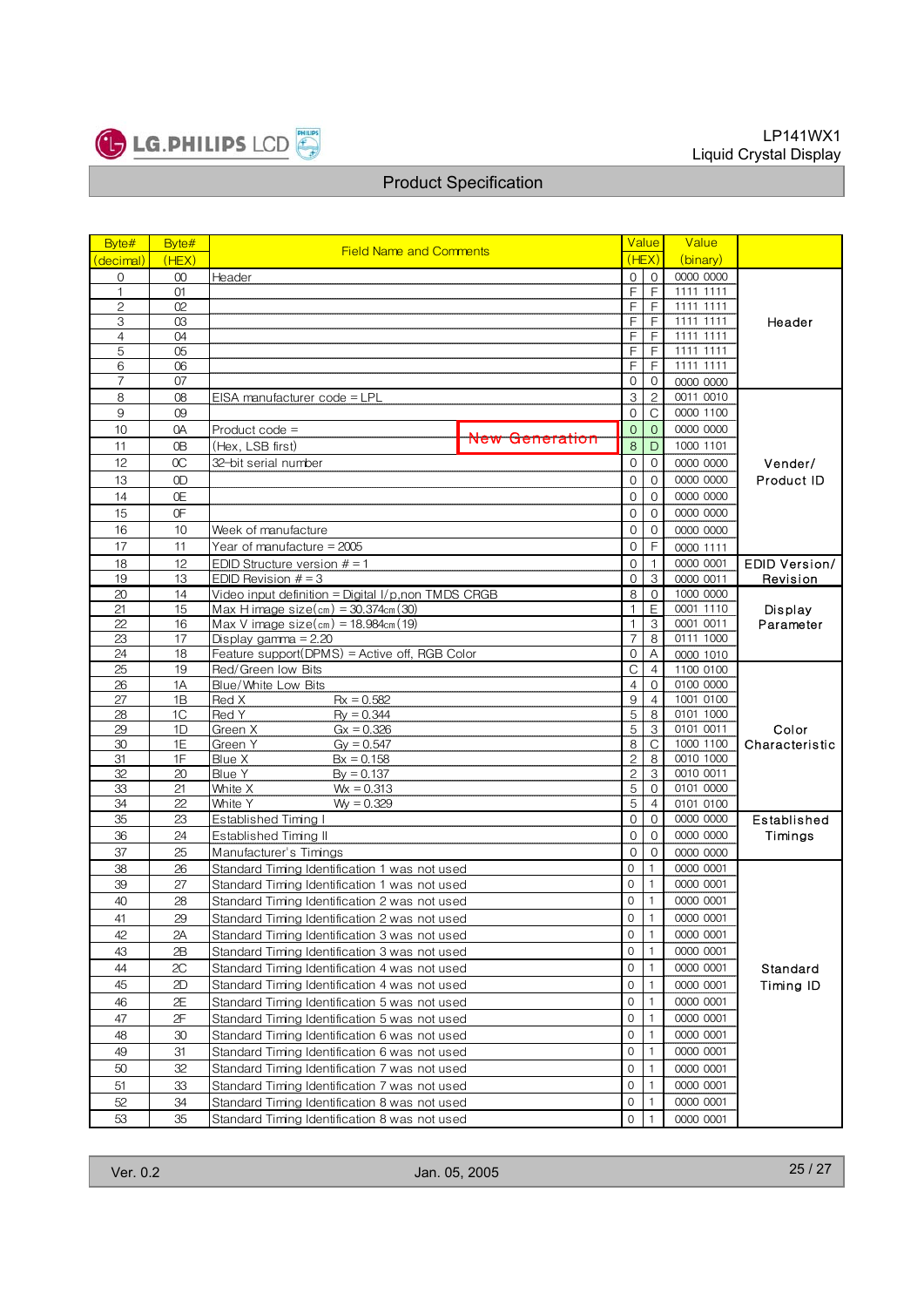

| Byte#            | Byte#    | <b>Field Name and Comments</b>                                                            | Value                     |                              | Value                  |                   |
|------------------|----------|-------------------------------------------------------------------------------------------|---------------------------|------------------------------|------------------------|-------------------|
| <u>(decimal)</u> | (HEX)    |                                                                                           | (HEX)                     |                              | (binary)               |                   |
| 54               | 36       | 1280 X 800 $@$ 60Hz mode: pixel clock = 68.9MHz = $\overline{PT1.00}$ MHz                 | B                         | $\mathsf{C}$                 | 1011 1100              |                   |
| 55               | 37       | (Stored LSB first)                                                                        | $\mathbf{1}$              | $\,$ B                       | 0001 1011              |                   |
| 56               | 38       | Horizontal Active = 1280 pixels                                                           | $\mathbf{0}$              | $\mathbf{O}$                 | 0000 0000              |                   |
| 57               | 39       | Horizontal Blanking = 128 pixels $\implies$ 160 pixels                                    | Α                         | $\mathbf 0$                  | 1010 0000              |                   |
| 58               | ЗA       | Horizontal Active : Horizontal Blanking = 1280 : 1 $\overline{50}$                        | 5                         | 0                            | 0101 0000              |                   |
| 59               | 3B       | Vertical Avtive = 800 lines<br><b>SPWG</b>                                                | $\overline{c}$            | $\mathbf 0$                  | 0010 0000              |                   |
| 60               | 3C       | Vertical Blanking = 16 lines $\implies$ 23 lines                                          | $\mathbf{1}$              | $\overline{7}$               | 0001 0111              |                   |
| 61               | 3D       | Vertical Active : Vertical Blanking = 800 : 16 $\Rightarrow$ 00, Standard<br>(version3.5) | $\,$ 3 $\,$               | $\mathbf{0}$                 | 0011 0000              | Timing            |
| 62               | 3E       | Horizontal Sync. Offset = 21 pixels $\implies$ 48 pixels                                  | 3                         | $\mathbf 0$                  | 0011 0000              | Descriptor        |
| 63               | 3F       | Horizontal Sync Pulse Width = 32 pixels                                                   | $\overline{c}$            | $\mathbf{0}$                 | 0010 0000              | #1                |
| 64               | 40       | Vertical Sync Offset = 4 lines, Sync Width = 4 lines = $>$ 3 lines, 6 lines               | $\ensuremath{\mathsf{3}}$ | $\,6$                        | 0011 0110              |                   |
| 65               | 41       | Horizontal Vertical Sync Offset/Width upper 2bit $\frac{1}{2} = 0$                        | 0                         | $\mathbf{O}$                 | 0000 0000              |                   |
| 66               | 42       | Horizontal Image Size = $303.74$ mm $(304)$                                               | $\ensuremath{\mathsf{3}}$ | $\overline{0}$               | 0011 0000              |                   |
| 67               | 43       | Vertical Image Size = $189.84$ mm $(190)$                                                 | $\overline{B}$            | $\mathsf E$                  | 1011 1110              |                   |
| 68               | 44       | Horizontal & Vertical Image Size                                                          | 1                         | $\Omega$                     | 0001 0000              |                   |
| 69               | 45       | Horizontal Border = $0$                                                                   | $\mathbf{0}$              | $\mathbf{O}$                 | 0000 0000              |                   |
| 70               | 46       | Vertical Border = 0                                                                       | $\mathbf{0}$              | $\mathbf{0}$                 | 0000 0000              |                   |
| 71               | 47       | Non-interlaced, Normal display, no stereo, Digital separate sync, H/V pol negatives       | 1                         | 8                            | 0001 1000              |                   |
| 72               | 48       | Detailed Timing Descriptor #2                                                             | 0                         | $\mathbf 0$                  | 0000 0000              |                   |
| 73               | 49       |                                                                                           | $\mathbf{0}$              | $\Omega$                     | 0000 0000              |                   |
| 74               | 4A       |                                                                                           | $\mathbf{0}$              | $\mathbf{0}$                 | 0000 0000              |                   |
| 75               | 4B       |                                                                                           | 0                         | $\mathbf{0}$                 | 0000 0000              |                   |
| 76               | 4C       |                                                                                           | $\mathbf{0}$              | $\mathbf{0}$                 | 0000 0000              |                   |
| 77               | 4D       |                                                                                           | $\mathbf{0}$              | $\mathbf{0}$                 | 0000 0000              |                   |
| 78               | 4E       |                                                                                           | $\mathbf 0$               | $\mathbf 0$                  | 0000 0000              | Detailed          |
| 79<br>80         | 4F<br>50 |                                                                                           | $\mathbf{0}$<br>0         | $\mathbf{O}$<br>$\mathbf{0}$ | 00000000<br>0000 0000  | Timing            |
| 81               | 51       |                                                                                           | 0                         | $\mathbf 0$                  | 0000 0000              | Description<br>#2 |
| 82               | 52       |                                                                                           | $\mathbf{0}$              | $\mathbf{0}$                 | 0000 0000              |                   |
| 83               | 53       |                                                                                           | 0                         | $\mathbf{0}$                 | 0000 0000              |                   |
| 84               | 55       |                                                                                           | $\mathbf{0}$              | $\mathbf{0}$                 | 0000 0000              |                   |
| 85               | 55       |                                                                                           | $\mathbf{0}$              | $\mathbf{O}$                 | 0000 0000              |                   |
| 86               | 56       |                                                                                           | 0                         | $\mathbf{0}$                 | 0000 0000              |                   |
| 87               | 57       |                                                                                           | $\mathbf{0}$              | $\Omega$                     | 0000 0000              |                   |
| 88               | 58       |                                                                                           | $\mathbf 0$               | $\mathbf 0$                  | 0000 0000              |                   |
| 89               | 59       |                                                                                           | $\mathbf{0}$              | $\mathbf{0}$                 | 0000 0000              |                   |
| 90               | 5A       | Detailed Timing Descriptor #3                                                             | $\mathbf{O}$              | $\mathbf{0}$                 | 0000 0000              |                   |
| 91<br>92         | 5B<br>5C |                                                                                           | 0                         | $\mathbf{0}$                 | 0000 0000<br>0000 0000 |                   |
| 93               | 5D       |                                                                                           | 0<br>F                    | $\mathbf 0$<br>$\mathsf E$   | 1111 1110              |                   |
| 94               | 5E       |                                                                                           | $\mathbf{0}$              | $\Omega$                     | 0000 0000              |                   |
| 95               | 5F       | L                                                                                         | 4                         | $\overline{C}$               | 0100 1100              |                   |
| 96               | 60       | G                                                                                         | $\overline{4}$            | 7                            | 0100 0111              | Detailed          |
| 97               | 61       | $\mathsf P$                                                                               | 5                         | 0                            | 0101 0000              | Timing            |
| 98               | 62       | h                                                                                         | 6                         | 8                            | 0110 1000              | Description       |
| 99               | 63       | Ť                                                                                         | 6                         | 9                            | 0110 1001              | #3                |
| 100              | 64       | $\overline{1}$                                                                            | 6                         | С                            | 0110 1100              |                   |
| 101              | 65       | $\mathbf{i}$                                                                              | 6                         | 9                            | 0110 1001              |                   |
| 102              | 66       | p                                                                                         | $\overline{7}$            | $\mathbf{0}$                 | 0111 0000              |                   |
| 103              | 67       | $\mathbb S$<br>$\mathsf{L}$                                                               | 7<br>$\overline{4}$       | 3                            | 0111 0011              |                   |
| 104<br>105       | 68<br>69 | C                                                                                         | $\overline{4}$            | $\mathsf{C}$<br>3            | 0100 1100<br>0100 0011 |                   |
| 106              | 6A       | $\mathsf{D}$                                                                              | 4                         | $\overline{4}$               | 0100 0100              |                   |
| 107              | 6B       | LF                                                                                        | $\Omega$                  | A                            | 0000 1010              |                   |